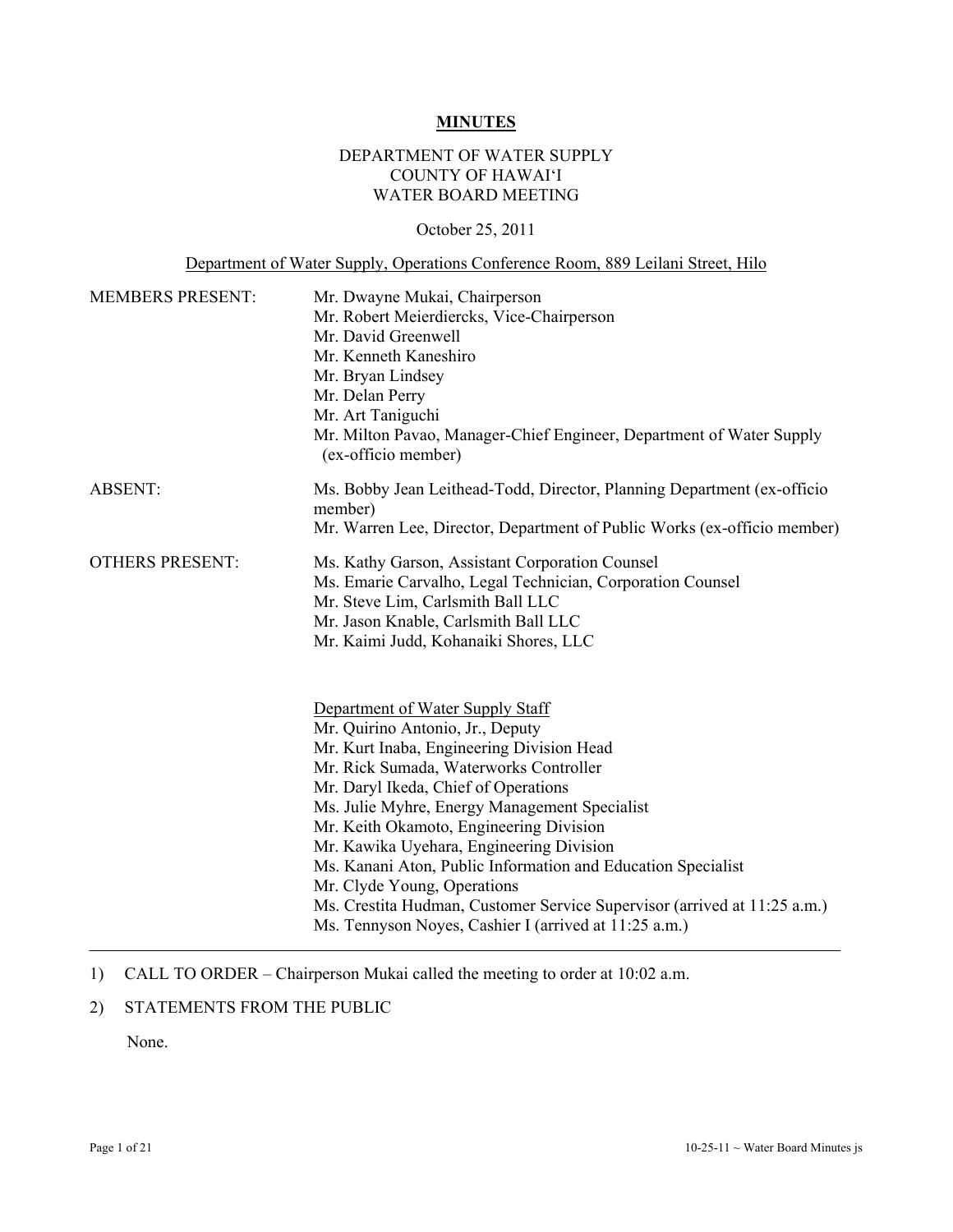#### 3) APPROVAL OF MINUTES

The Chairperson entertained a Motion to approve the Minutes of the September 27, 2011, Water Board meeting.

ACTION: Mr. Meierdiercks moved to approve; seconded by Mr. Kaneshiro, and carried unanimously by voice vote.

The Chairperson entertained a Motion to approve the Minutes of the October 10, 2011, Special Meeting on the Selection of new Manager-Chief Engineer.

ACTION: Mr. Greenwell moved to approve; seconded by Mr. Perry, and carried unanimously by voice vote.

#### 4) APPROVAL OF ADDENDUM AND/OR SUPPLEMENTAL AGENDA **(Note: Addendum requires Roll Call Vote)**

Chairperson Mukai entertained a Motion to approve an Addendum, 7(B), JOB NO. 2003-823, PALANI ROAD TRANSMISSION WATERLINE (MĀMALAHOA HWY TO PALANI NO. 2 RESERVOIR).

ACTION: Mr. Meierdiercks moved to approve; seconded by Mr. Taniguchi. The following roll call vote was held: Messrs. Kaneshiro (Aye), Greenwell (Aye), Lindsey (Aye), Meierdiercks (Aye), Taniguchi (Aye), Perry (Aye) and Chairperson Mukai (Aye). Motion carried unanimously with seven (7) Ayes.

Chairperson Mukai asked that Item 7(A), KOHANAIKI REIMBURSEMENT AGREEMENT -- QUEEN KA'AHUMANU HIGHWAY WIDENING, PHASE 2, and Item 7(B), JOB NO. 2003-823, PALANI ROAD TRANSMISSION WATERLINE (MĀMALAHOA HWY TO PALANI NO. 2 RESERVOIR) be moved to the top of the Agenda.

7) NORTH KONA:

# A. **KOHANAIKI REIMBURSEMENT AGREEMENT -- QUEEN KA'AHUMANU HIGHWAY WIDENING, PHASE 2:**

The developer, KOHANAIKI SHORES, LLC (Kohanaiki), is requesting the Water Board to enter into a reimbursement agreement, under which Kohanaiki shall reimburse DWS for changes to the new 16 inch waterline that will be installed with the Queen Ka'ahumanu Highway Widening Phase 2 Project. The proposed changes will help improve the flow of water along Queen Ka'ahumanu Highway in both directions.

The preliminary design has been reviewed, and the contractor, Goodfellow Bros, Inc., established a cost estimate, which Kohanaiki has accepted, and is subsequently proposing to enter into the subject reimbursement agreement with the Water Board.

The Manager-Chief Engineer said that the State Department of Transportation (DOT) wants to improve the highway from Honokōkau Harbor intersection all the way to the (Keāhole International) Airport. As part of those improvements, DWS will install some waterlines within the Right of Way, which DWS is paying for. In addition, Kohanaiki has requested that some changes be made. However, since the DOT is dealing directly with DWS (and not Kohanaiki) on this project, DWS will be doing the work, the Manager-Chief Engineer said. Kohanaiki will reimburse DWS for that portion of the work that pertains to Kohanaiki's improvements (i.e., the portion that is necessary to provide service to Kohanaiki).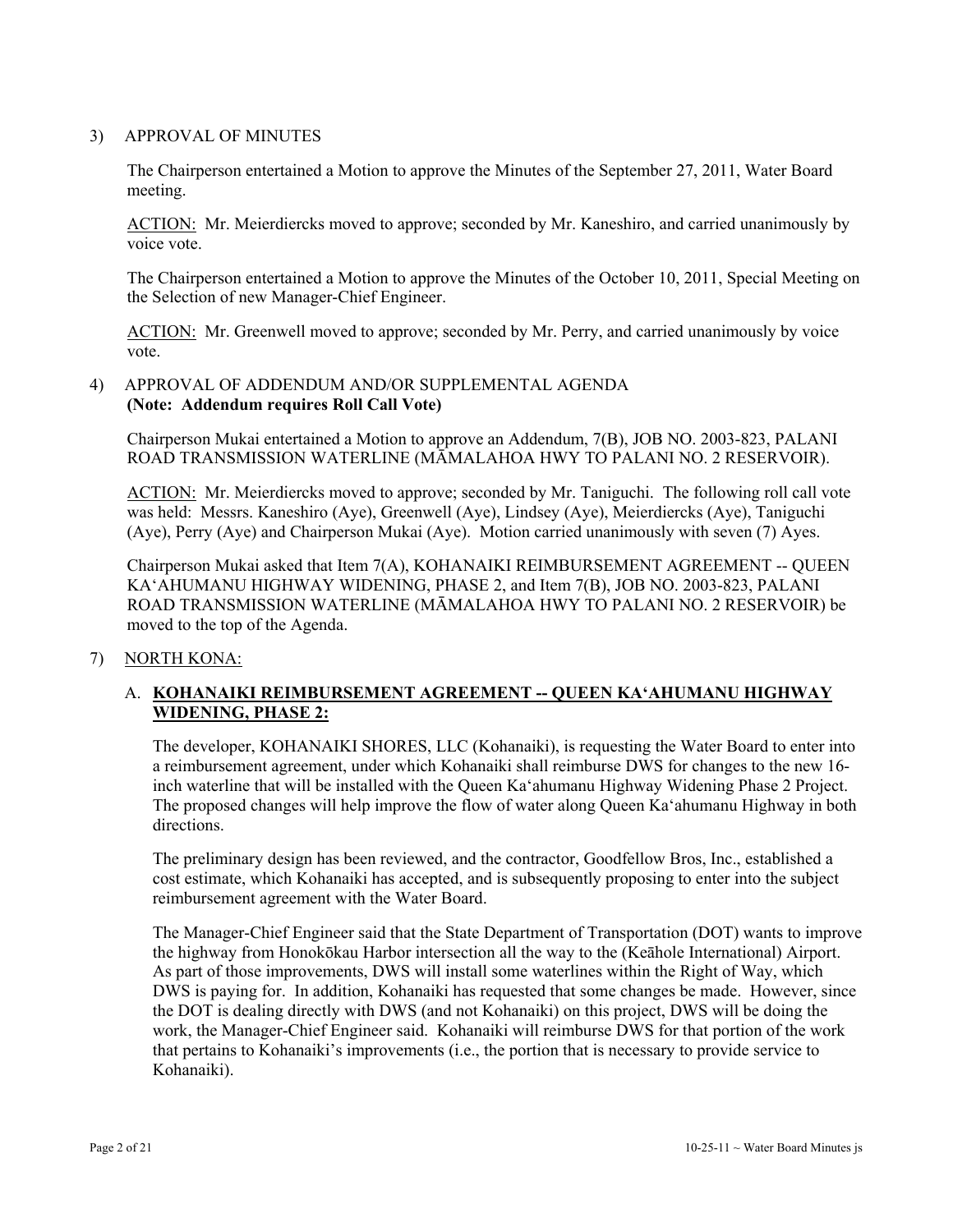Mr. Inaba said that the current reimbursement agreement is similar to the one between DWS and Kohanaiki last year on the **design** portion of the project. This is a design-build project; DWS agrees to a "not to exceed" amount, and the contractor and Kohanaiki gave DWS the funds to execute the change order, he said. Under the current reimbursement agreement, DWS will receive the funds and DWS will execute the change order with the contractor. This agreement is to do the **construction** portion of the project.

Ms. Garson said she wanted to make clear that there was never a written agreement on the design contract. The current agreement encompasses the design portion because the parties never came to an agreement on the exact terms. Therefore, this agreement encompasses some of the design costs, and construction. She also clarified that the version of the agreement that the Board received is DWS's version. The developer, Kohanaiki, had some changes that they wanted to request the Board to make, she said. This morning, the Board received the developer's black-lined version of the agreement that the Board got from DWS. She suggested that the developer might want to explain why they wanted or needed the changes to the proposed agreement.

Chairperson Mukai asked Mr. Lim, the attorney representing Kohanaiki, to summarize the differences between the DWS version and the changes he recommended.

Mr. Lim said that he had made comments on the first version of the agreement, which Ms. Garson had provided to the Board. He said those comments were marked "Draft" on the top right hand of the page, and "Draft dated October 24" on the bottom. This is really a red-line of his proposed changes, Mr. Lim said. Mr. Lim gave the history of the agreement, which is part of the June 15, 1999 water agreement, whose three parties at this point in time are Hiluhilu Development on the Palamanui project, Kohanaiki Shores and the Water Board. The first amendment to the water agreement was dated January 11, 2007. The improvements at hand are all detailed in Exhibit A, Mr. Lim said. There are very detailed plans worked out over the past six to eight months, and this is probably the fourth iteration of the plans in terms of what will go into the Queen Ka'ahumanu Highway to service the project. Mr. Lim said he is pretty comfortable that this is the final design, and that is the reason for his proposed amendments. Turning to the proposed changes, Mr. Lim noted that in the DWS version, Kohanaiki must pay its share of the improvements, and if there are any changes to the improvements that are going to service Kohanaiki's project, then Kohanaiki will have to pay for everything. Mr. Lim said he does not have a problem with that concept; he only has a problem with the lack of control over the concept. Kohanaiki does not determine what is going to go into the highway, and Kohanaiki does not design the water system. However, these are all requirements that are required by DWS, he said. The big change that Kohanaiki is asking for is that once there are additional, unforeseen costs or changes, Kohanaiki will be responsible for paying the *fair share* pursuant to the mutual agreement of DWS and Kohanaiki.If there is a change later on, for whatever unforeseen reason, Kohanaiki wants to be able to at least **have a negotiation** over that change, for the purposes of this present design that is attached to the agreement, Mr. Lim said. He noted that that is a total of about \$704,523.00 of the Kohanaiki share, which Kohanaiki is committed to pay within 30 days of the execution of the Memorandum of Agreement. That would allow DWS to have the certainty of the money in hand. Kohanaiki would then be able to tell DOT to accept Kohanaiki's change order for this work, and things can proceed, Mr. Lim said. He said he hoped that this is a reasonable change for the Water Board to accept.

Mr. Taniguchi asked whether Kohanaiki was asking for the right to at least get an explanation if the amount exceeds the original \$704,523.00 due to unforeseen circumstances, etc. He asked if Kohanaiki was also agreeing to pay its fair share.

Mr. Lim confirmed this, saying that within 30 days after the determination of the fair share, Kohanaiki will pay that amount to DWS. He noted that Mr. Inaba had reported at a previous meeting that part of these infrastructure improvements with the highway are to enable DWS to adequately make its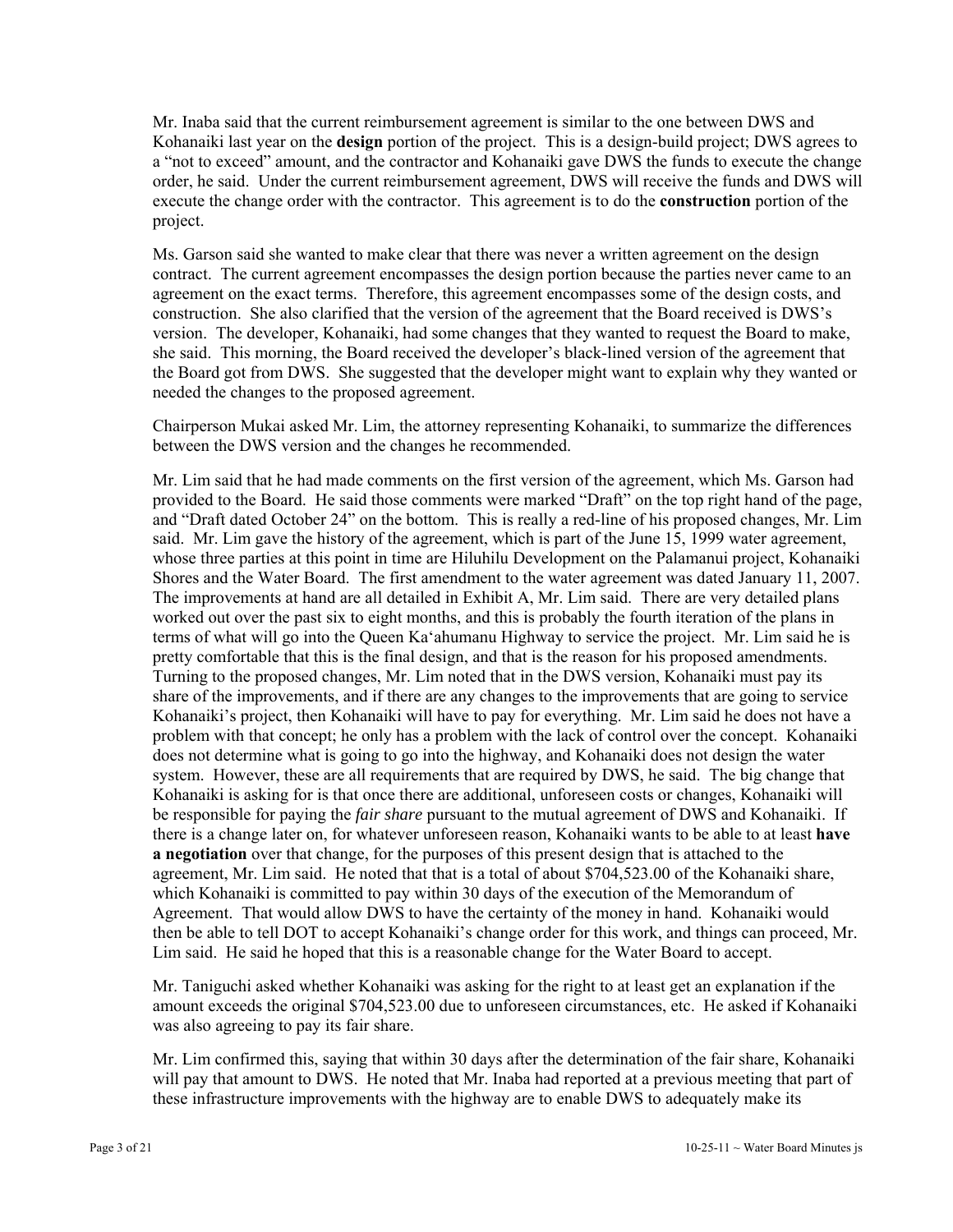connections to DWS's northernmost mauka-makai connector going through the Palamanui project. Part of these improvements are aimed at better serving DWS's existing customers like the airport and the Natural Energy Laboratory Authority of Hawai'i (NELHA). Mr. Lim said that is why Kohanaiki wants to be able to have that negotiation at the end of the day, because otherwise Kohanaiki would just write the check -- and have no protection. Kohanaiki is pretty comfortable with the design and does not expect anything else to come up, but Mr. Lim said he wants to protect his clients from exposure to undue cost.

Mr. Taniguchi asked for an example of what would constitute a reasonable fair share, and he asked what might cause Mr. Lim to advise his client that it is not a reasonable fair share.

Mr. Lim gave the example of an additional connecting transmission line that DWS wants to put in, where some of the line would get water to Kohanaiki, but where the lion's share would service the entire northern Kona system. That would be the kind of scenario where Kohanaiki would want to be able say, for example, the cost is \$300,000.00, but Kohanaiki's share should be only \$100,000.00; Kohanaiki would want to negotiate that number, Mr. Lim said. Mr. Lim said he was perfectly willing to do this; Kohanaiki wants to have the project go forward, and has a timetable that it wants to go forward on. He mentioned the County park at Kohanaiki Shores that is dependent on the water system going in, which Kohanaiki is very interested in doing.

Mr. Greenwell asked for the Manager-Chief Engineer to comment.

The Manager-Chief Engineer said that DWS always tries to be fair, and has no problems with the true concept of fair share. He said that he thought that the language was reasonable, and DWS has always tried to treat developers fairly. If something is the developer's fault, then the developer pays for it. If something is not the developer's fault, then the developer is not going to pay for  $it - it$  is plain and simple, he said.

Mr. Inaba said that either agreement would have been fine. He said he understands that Kohanaiki wants protection.

The Manager-Chief Engineer expressed confidence that DWS has been really fair with Kohanaiki, and that Mr. Lim knows that.

Mr. Lim said he agreed with this, on the record.

Mr. Meierdiercks noted that with construction contracts, DWS usually has a 10 percent contingency, but he did not see a contingency in this agreement.

Mr. Inaba explained that the contingency is built into the contractor's estimate at this point.

Mr. Meierdiercks said that this was still an estimate, but he did not see a 10 percent contingency here.

Mr. Inaba said that this is a final change order cost, noting that this is a design-build project. In the cost breakdown, it shows that this is the leeway they have to work with.

Mr. Meierdiercks asked if it was already in there.

Mr. Inaba said that it is to account for things like minor design flaws.

Mr. Meierdiercks asked if this was the maximum, and whether it may come in cheaper than this.

Mr. Inaba said no, that is the cost, and Kohanaiki is taking some risk with it because it is a design-build project. Kohanaiki would be responsible for any changes to the original design (i.e., due to something in the original design that does not work). He said that Mr. Lim was referring to possible changes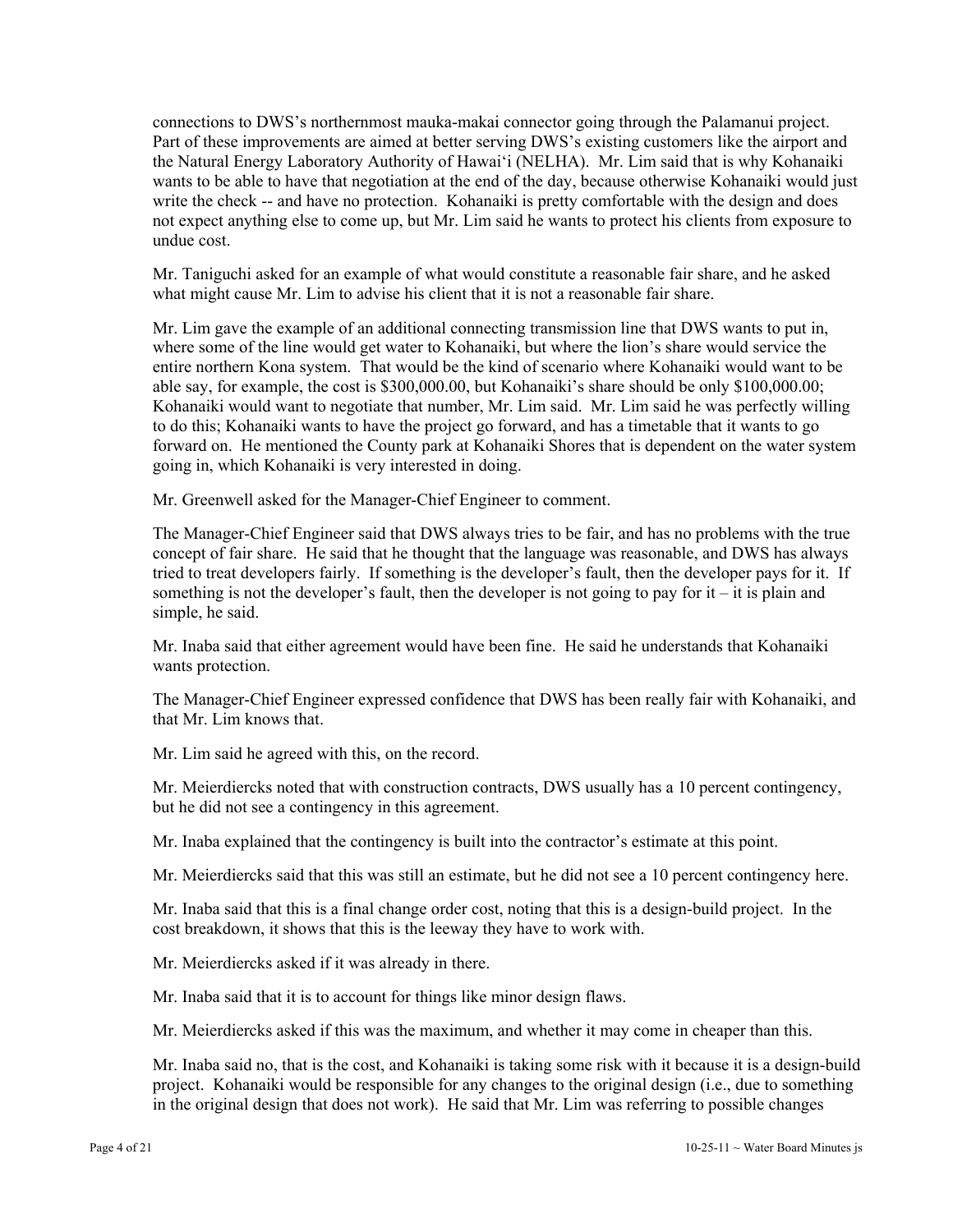whereby DWS sees a benefit to the system if DWS adds a connection or changes the line size. That kind of thing would be something above and beyond the contract, Mr. Inaba said. He gave the example of a party that wants a separate connection to their property; that would obviously be out of the scope of the amount in question.

The Manager-Chief Engineer noted that this is a design-build contract, similar to the one in Hawaiian Ocean View Estates. A design-build project takes some of the control away from the governing agency, he said. The reason for doing the design-build is timing. DWS would prefer projects that are the conventional pattern of design first, then build. In this case, the contractor does the design and also does the construction. The contractor is responsible for the price he gave, because theoretically he went through the entire design and priced it out, he said. The contingency should have been built into the contractor's fee, the Manager-Chief Engineer said.

The Deputy said that with a design-build, the contractor and the consultant are one team, and DWS is on the other side. The design consultant works with DWS to make sure that the design is what DWS wants. That is why DWS is paying for everything, he said. The contingency amount is covered in there, he added.

Mr. Kaneshiro noted that there may be some changes, and asked whether there is some type of leeway in the contract or a contingency, on the Department's side.

Mr. Inaba said that DWS did include a contingency on the Department's side, which gives DWS the leeway to have the added changes over and beyond what the contractor originally bid on to design and construct. DWS would have a limited amount to do added changes, Mr. Inaba said.

Ms. Garson requested three revisions to the agreement. She said that normally, DWS works very well with all of the developers, and they are very reasonable. She wanted language that covered instances where the parties do not agree. She asked for the Board's authorization to add a clause to provide for some sort of alternative dispute resolution for times when the parties do not agree. She suggested the Honolulu arbitration group called DPR.

Mr. Lim, introducing Kohanaiki's development manager, Mr. Kaimi Judd, said that he and Mr. Judd will agree to alternative dispute resolution with DPR.

Ms. Garson said that clause would be added. She noted that at the bottom of Paragraph 3, Kohanaiki understands that DWS is not going to process or submit any requests for a change order unless Kohanaiki deposits the full monetary amount caused by Kohanaiki's modifications. Ms. Garson said she wanted to add that DWS is not going to submit a request for change order unless the monetary amount is deposited under any circumstance, not only when Kohanaiki requests a modification but also including when there are unforeseen circumstances. She said this is just a clarification.

Mr. Lim said that was acceptable to him and his client.

Ms. Garson said the third item is a clarification in Paragraph 4. Kohanaiki added the statement that any payments made by Kohanaiki are also going to be credited to the prevailing facilities charges. Ms. Garson wanted to clarify that this is subject to the 24 percent mentioned in the agreement.

Mr. Lim said he agrees with that.

Ms. Garson apologized for making these changes in front of the Board. The parties did not have time to make all the clarifications before the Board meeting; Kohanaiki needed to have this Item on this month's Agenda.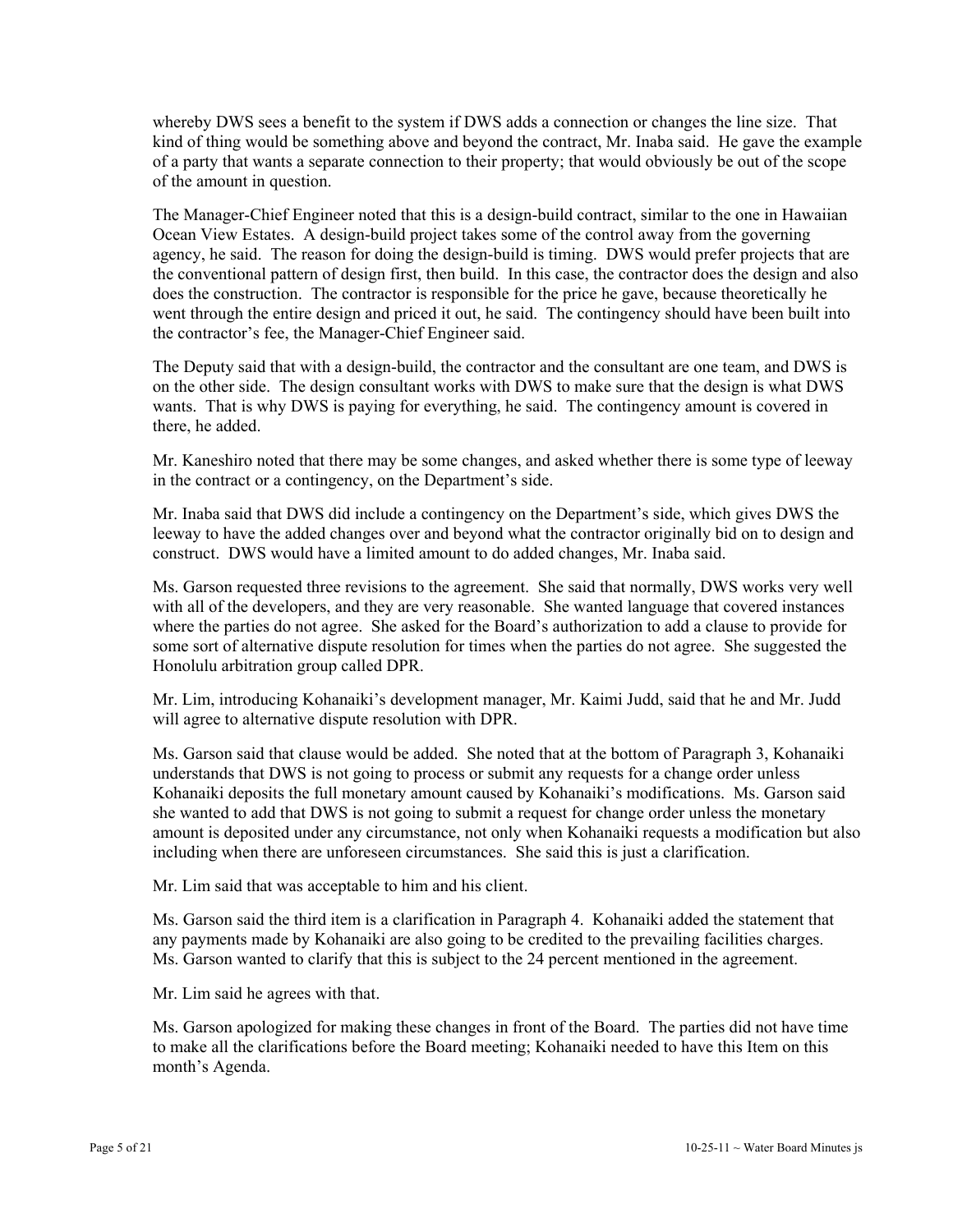ACTION: Mr. Meierdiercks moved to approve the amendments; seconded by Mr. Taniguchi, and carried unanimously by voice vote.

Chairperson Mukai asked whether the Motion was just for the amendment or the amended agreement.

Ms. Garson said that there had not been a Recommendation on this Item because DWS did not come forward with a Recommendation. The Motion was to approve the amended agreement, she confirmed.

Chairperson Mukai said he had misspoken earlier about wanting to move up Item 7(B), JOB NO. 2003-823, PALANI ROAD TRANSMISSION WATERLINE (MĀMALAHOA HWY TO PALANI NO. 2 RESERVOIR). He said the next Item should be 5(A), JOB No. 2066-899, CONSTRUCTION OF THE OLA'A NO. 6 PRODUCTION WELL AND 1.0 MG RESERVOIR.

#### 5) PUNA:

#### A. **JOB NO. 2006-899, CONSTRUCTION OF THE 'ŌLA'A NO. 6 PRODUCTION WELL AND 1.0 MG RESERVOIR:**

The contractor, Isemoto Contracting Company, Ltd., is requesting a contract time extension of 21 calendar days. This is the second time extension request for this project.

| Ext.                                |             |           | Days       |                                                                                        |
|-------------------------------------|-------------|-----------|------------|----------------------------------------------------------------------------------------|
| $\#$                                | From (Date) | To (Date) | (Calendar) | Reason                                                                                 |
|                                     | 5/26/11     | 11/25/11  | 183        | Delays in receiving approval of the Medium<br>Voltage switchgear submittal from HELCO. |
| C                                   | 11/25/11    | 12/16/11  |            | Delay in receiving test electrical power from<br>HELCO.                                |
| Total Days (including this request) |             |           | 204        |                                                                                        |

The project completion date must be extended due to delays in obtaining test electrical power from HELCO. The test power was scheduled to be provided by mid-September 2011. However, test electrical power was not provided to the contractor until mid-October 2011.

Staff has reviewed the request, and finds that the extension of 21 calendar days is justified.

The Manager-Chief Engineer recommended that the Board grant this contract time extension of 21 calendar days to Isemoto Contracting Company, Ltd., for JOB NO. 2006-899, 'ŌLA'A NO. 6 PRODUCTION WELL AND 1.0 MG RESERVOIR. Upon approval, the contract completion date will be extended from November 25, 2011 to December 16, 2011.

MOTION: Mr. Perry moved to approve; seconded by Mr. Greenwell.

Mr. Uyehara said that HELCO was three weeks behind schedule, but as of today, they are supposed to begin testing power in early or mid-November, about three weeks from now. DWS is hoping to test the wells at the end of November.

Chairperson Mukai said that DWS should open lines of communication with HELCO, to let HELCO know how DWS's jobs are progressing. This will let HELCO know when it is time for them to come in. DWS needs to give HELCO lead time because they are working on a skeleton crew. Hopefully, opening lines of communication with HELCO will prevent these kinds of delays in future, he said. If HELCO knows when the projects are coming up, HELCO can adjust its manpower accordingly.

The Manager-Chief Engineer said he had had a discussion with Mr. Jon Arizumi of HELCO about two weeks ago. Mr. Arizumi was unaware of all of these delays, and the Manager-Chief Engineer asked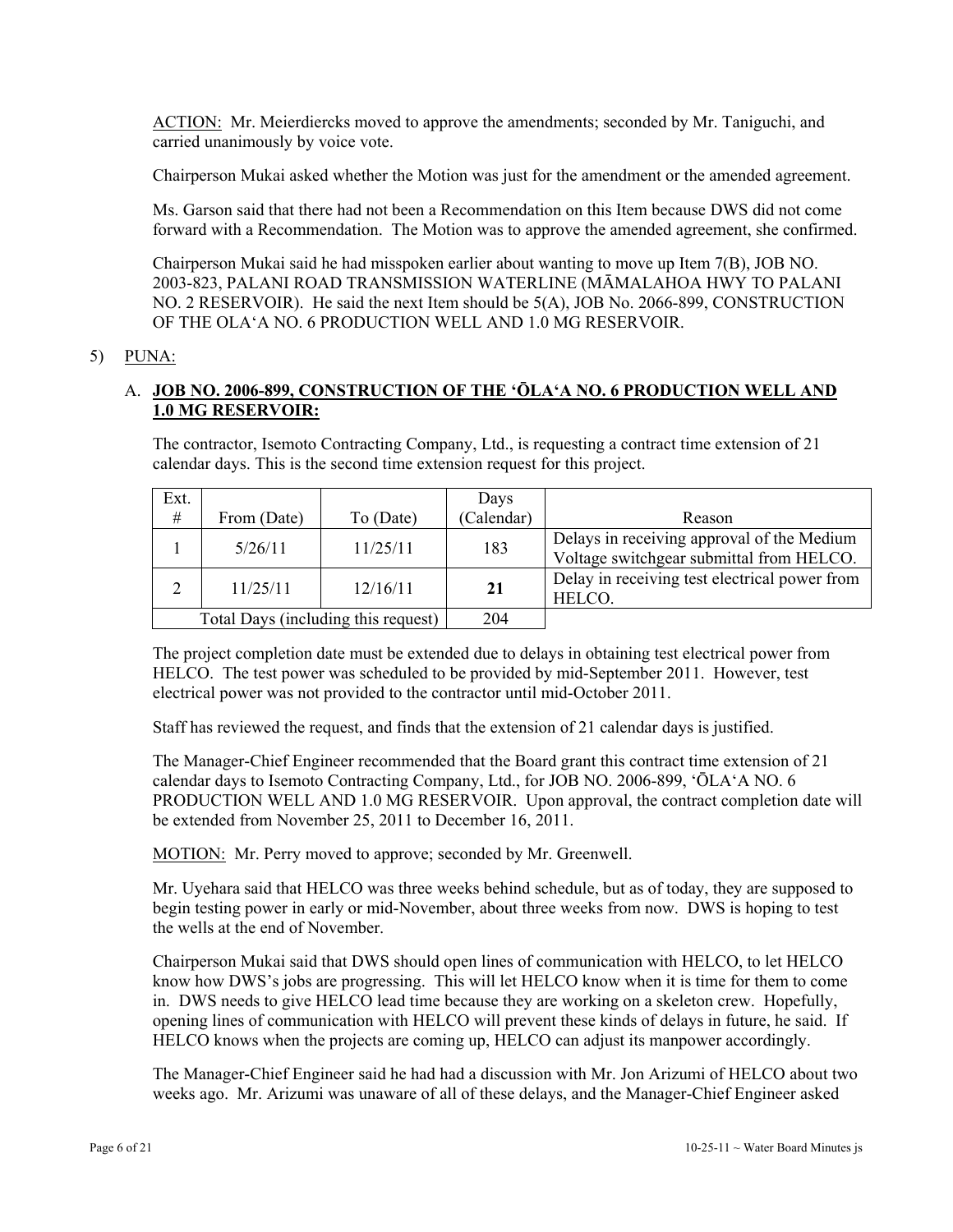Mr. Arizumi to help DWS to get everything done on time. Subsequent to that conversation, Mr. Inaba will try to work something out with Mr. Arizumi, the Manager-Chief Engineer said.

Mr. Inaba said that when DWS communicates with HELCO, it is usually a customer service representative who handles things, instead of the person assigned to the project. He mentioned a miscommunication whereby HELCO's field person on the Palani project got the tank site wrong. He said he will be working with Mr. Arizumi.

Mr. Taniguchi said that DWS should keep in mind that the Department is HELCO's biggest customer; DWS should not be dealing with the customer service person. He said that someone higher up in HELCO should be giving DWS attention. He said that he spoke with Mr. Arizumi at the HWWA conference, and Mr. Arizumi agrees with Mr. Taniguchi. Mr. Arizumi is very customer-oriented, but HELCO should have someone higher up give its biggest customer more attention – not the customer service person.

The Manager-Chief Engineer said that he had mentioned to Mr. Arizumi that DWS is indeed HELCO's biggest customer.

Chairperson Mukai said that DWS should work with HELCO to get a HELCO employee dedicated only to handling DWS's requests. He said he also talked with Mr. Arizumi and got a favorable response. He noted that HELCO needs DWS, its biggest customer.

The Manager-Chief Engineer agreed, and said that DWS should give Mr. Arizumi a heads-up when a project is coming up so that Mr. Arizumi can push from his side. He said that Mr. Arizumi apologized a lot for the delays, about which he was unaware.

Mr. Okamoto said Mr. Inaba was trying to set up a meeting with HELCO to find out who can be dedicated to DWS's projects. That person will be invited to DWS's pre-bid and pre-construction meetings.

ACTION: Motion carried unanimously by voice vote.

6) HILO:

# A. **JOB NO. 2002-802, CONSTRUCTION OF THE PI'IHONUA RESERVOIR NO. 2 REPLACEMENT:**

The contractor, Isemoto Contracting Co, Ltd., has requested a 139-calendar day time extension. This request consists of additional time to take delivery of the Motor Control Center (MCC) equipment, complete the installation, and make the system operational, and then demolish the existing water tank and appurtenances.

Subsequent to the first time extension request, further revisions were required prior to manufacturing the MCC. This was the main factor behind the delay of delivery of the MCC.

Staff has reviewed the request and finds the 139 calendar days are justified.

| Ext | From (Date) | To (Date) | Days       | Reason                                |  |
|-----|-------------|-----------|------------|---------------------------------------|--|
| #   |             |           | (Calendar) |                                       |  |
|     | 12/28/2010  | 11/8/2011 | 315        | Days required to order the MCC, and   |  |
|     |             |           |            | complete the remainder of the project |  |
|     |             |           |            | including demolition of the existing  |  |

This is the second time extension request.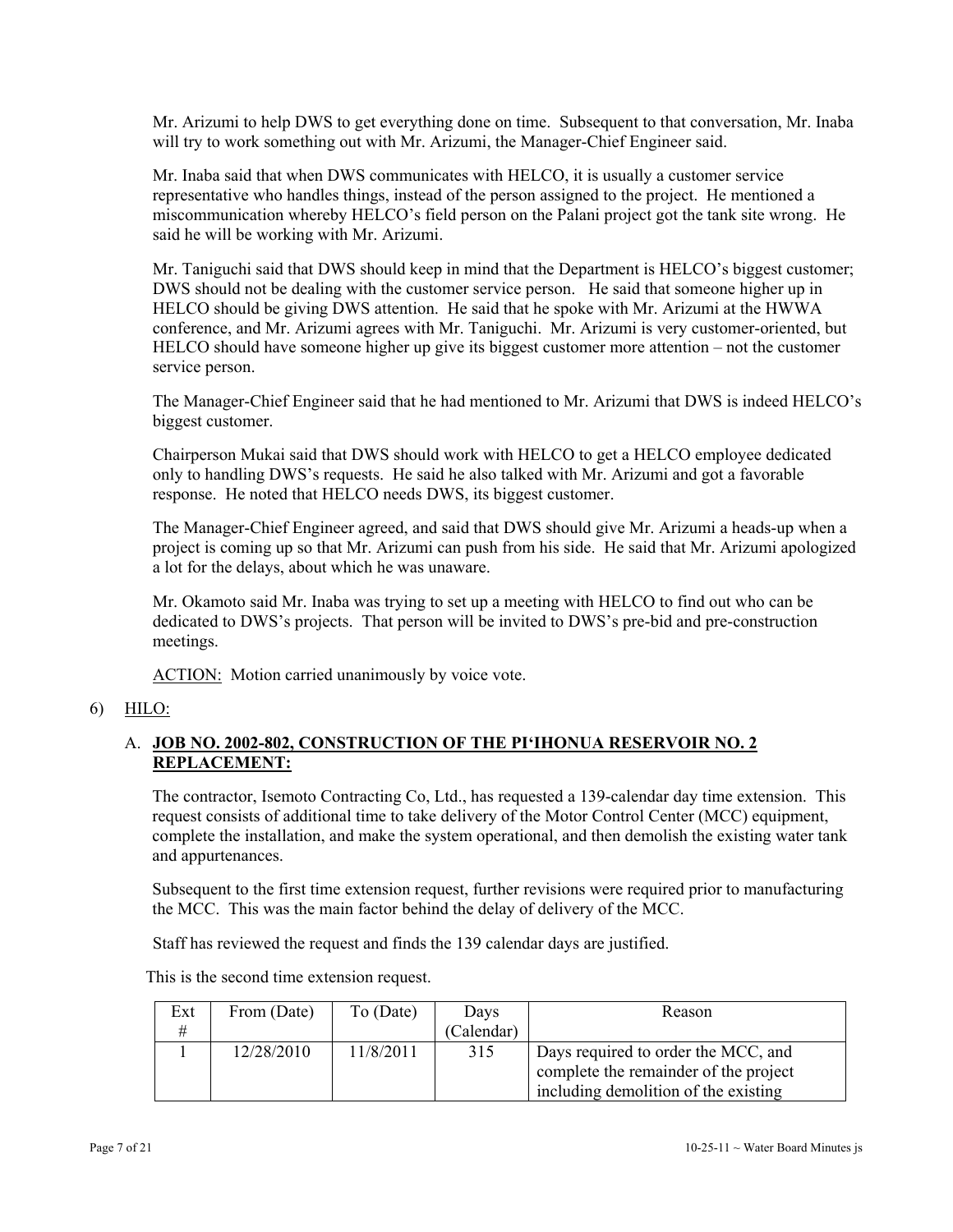|                                     |           |           |     | facilities.                                                                                                                                             |
|-------------------------------------|-----------|-----------|-----|---------------------------------------------------------------------------------------------------------------------------------------------------------|
|                                     | 11/8/2011 | 3/26/2012 | 139 | Days required to take delivery and install<br>the MCC, and complete the remainder of<br>the project including demolition of the<br>existing facilities. |
| Total Days (including this request) |           | 454       |     |                                                                                                                                                         |

The Manager-Chief Engineer recommended that the Board approve a contract time extension to Isemoto Contracting Co., Ltd., of one hundred thirty-nine (139) calendar days from November 8, 2011, to March 26, 2012, for JOB NO. 2002-802, CONSTRUCTION OF THE PI'IHONUA RESERVOIR NO. 2 REPLACEMENT.

MOTION: Mr. Perry moved to approve; seconded by Mr. Lindsey.

Mr. Inaba apologized for not bringing this Item to the Board sooner, when it became apparent that there would be a delay. The delivery of the MCC was delayed by almost three months; this delay was beyond the control of the contractor. There was a long downtime on this project, due to this delay. In addition, when the plans went in for the building permit, the comment came back that the door needed to be revised; a fire-rated door was needed. In the revised specifications, DWS specified a metal door with steel wool core. A further delay came when the supplier said he could not get the door that the contractor ordered; the supplier suggested a metal core door with fiber glass-type insulation. This was acceptable, Mr. Inaba said. Once the contractor started work on the building, the contractor discovered that the rebars for the walls and roof had been stolen from the job site. The tank was also vandalized, as was the electrician's van. The van's catalytic converter was stolen as well. Although the MCC is here now, the electrical contractor and the programming technician who have components in that system do not want the MCC installed until the building is secured. Based on what has happened already at the job site, the electrical sub-contractor said they would not be able to get a warranty if they installed the MCC now. Therefore, the contractor is going to wait until the building is completed, before installing the MCC. That is the reason that the contractor is asking for more than 90 days, Mr. Inaba said.

The Manager-Chief Engineer said the job site is above the hospital, off Waiānuenue Avenue. It is tucked away and its isolation lends itself to vandalism, he said. The job site has been vandalized twice already.

Mr. Taniguchi asked about the MCC.

The Manager-Chief Engineer explained that the MCC is a cabinet built to house all of the relays, starters and the rest of the electrical gear that runs and operates the booster pumps, etc.

Mr. Inaba said that to have the MCC "approved," it needs to be completely installed, tested and certified. If a component is damaged or stolen from the MCC, it is not a matter of being able to just go out and get a new unit.

The Manager-Chief Engineer said that all of the components in the cabinet are linked together, so that if one section is taken away, all of the components need to be redone to make the unit function properly.

Mr. Taniguchi asked how long it takes to install an MCC.

Mr. Inaba said it takes a few weeks to install the MCC, and then the contractor has to tie in all of the external wiring to the MCC. Therefore, it takes at least a month to complete everything. The work is time-consuming, he said.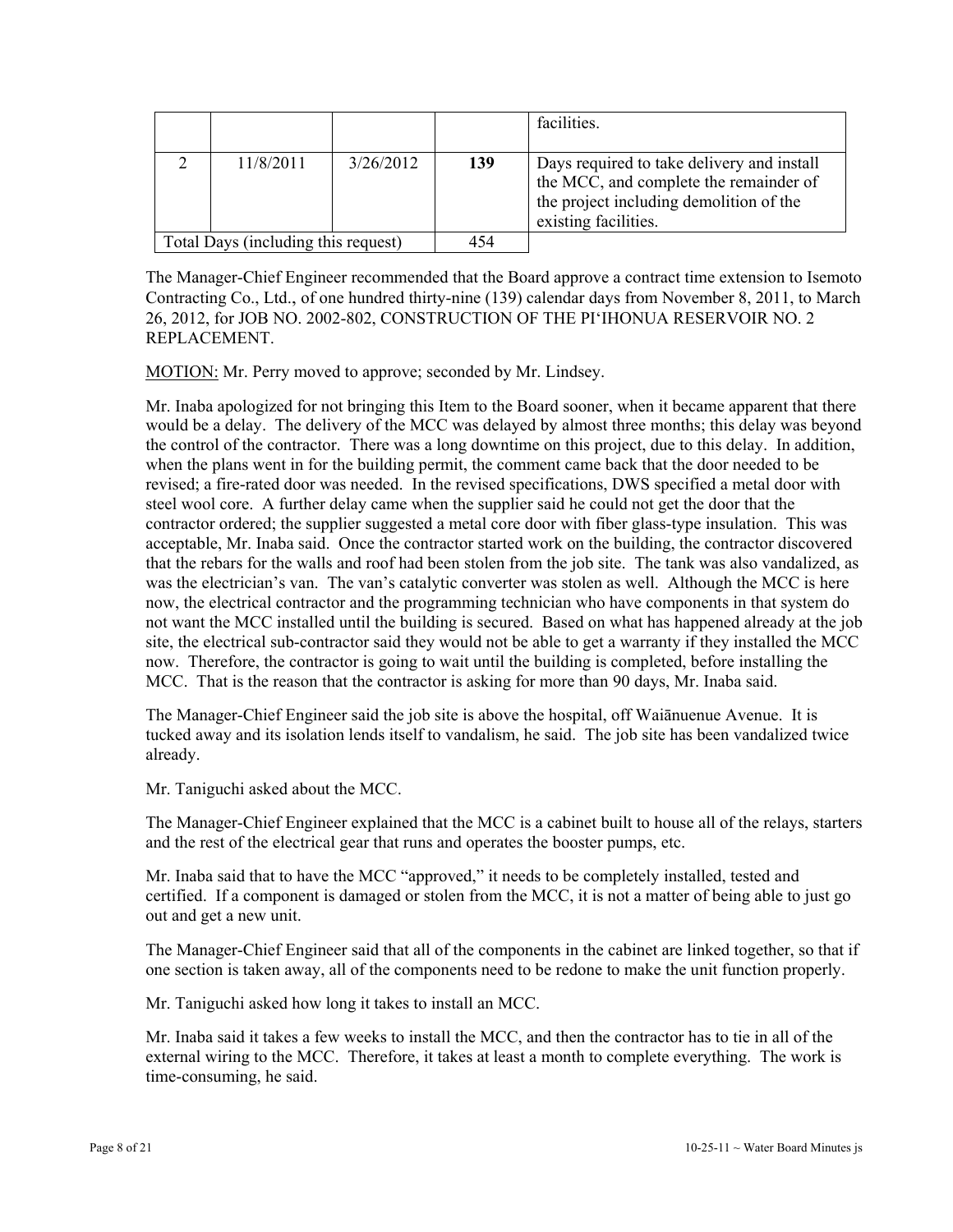Mr. Perry asked if he was correct in thinking that the security of the MCC is related to one door. He asked if the door would be adequate. He asked whether there would also be fencing.

Mr. Inaba said the metal door will be adequate. There will be a fence, but someone can jump over it, he said. DWS wants to have the site as visible as possible, without bushes that would shield trespassers.

The Manager-Chief Engineer said that in some cases in the past, the MCC would be put in through the roof by a crane after the doors were installed, because the concerns about security were so great. The MCC is really expensive equipment, he said.

ACTION: Motion carried unanimously by voice vote.

#### 7) NORTH KONA:

### A. **KOHANAIKI REIMBURSEMENT AGREEMENT -- QUEEN KA'AHUMANU HIGHWAY WIDENING, PHASE 2:**

*(This Item was covered earlier in the meeting.)* 

#### B. **JOB NO. 2003-823, PALANI ROAD TRANSMISSION WATERLINE (MĀMALAHOA HWY TO PALANI NO. 2 RESERVOIR):**

The contractor, CTS Earthmoving, Inc., has submitted a request for a contract time extension of twenty (20) work days, due to a delay by HELCO, which is being caused by a lack of available materials.

This would be the fourth time extension to the contract.

If approved, the contract completion date will be extended from October 31, 2011 until November 30, 2011. Engineering staff has reviewed the request, and finds that the twenty (20) work day time extension is a reasonable request by the contractor to allow HELCO to obtain materials, get on site and complete their work, as well as allow the electrical subcontractor finish their work after HELCO is done.

| Extension      | From (Date) | To (Date)              | Days (Work) | Reason             |
|----------------|-------------|------------------------|-------------|--------------------|
| #              |             |                        |             |                    |
|                | 8/21/11     | 9/07/11                | 12          | Add'l Work request |
|                |             |                        |             | by DWS             |
| 2              | 9/07/11     | 9/29/11                | 16          | Add'l Work request |
|                |             |                        |             | by DWS             |
| $\mathcal{E}$  | 9/29/11     | 10/31/11               | 33          | Add'l Work (DWS)   |
|                |             |                        |             | & HELCO DELAY      |
| $\overline{4}$ | 10/31/11    | 11/30/11               | 20          | <b>HELCO DELAY</b> |
|                |             |                        |             | (Materials)        |
|                |             | <b>Total Work Days</b> | 81          |                    |
|                |             | (incl. this ext.)      |             |                    |

The Manager-Chief Engineer recommended that the Board grant this extension of contract time of twenty (20) calendar days, to CTS Earthmoving, Inc., for JOB NO. 2003-823, PALANI ROAD TRANSMISSION WATERLINE (MĀMALAHOA HWY TO PALANI NO. 2 RESERVOIR).

MOTION: Mr. Meierdiercks moved to approve; seconded by Mr. Greenwell.

Mr. Beck said that HELCO has received the materials, but they are already three weeks behind schedule. However, the project is going forward, he added.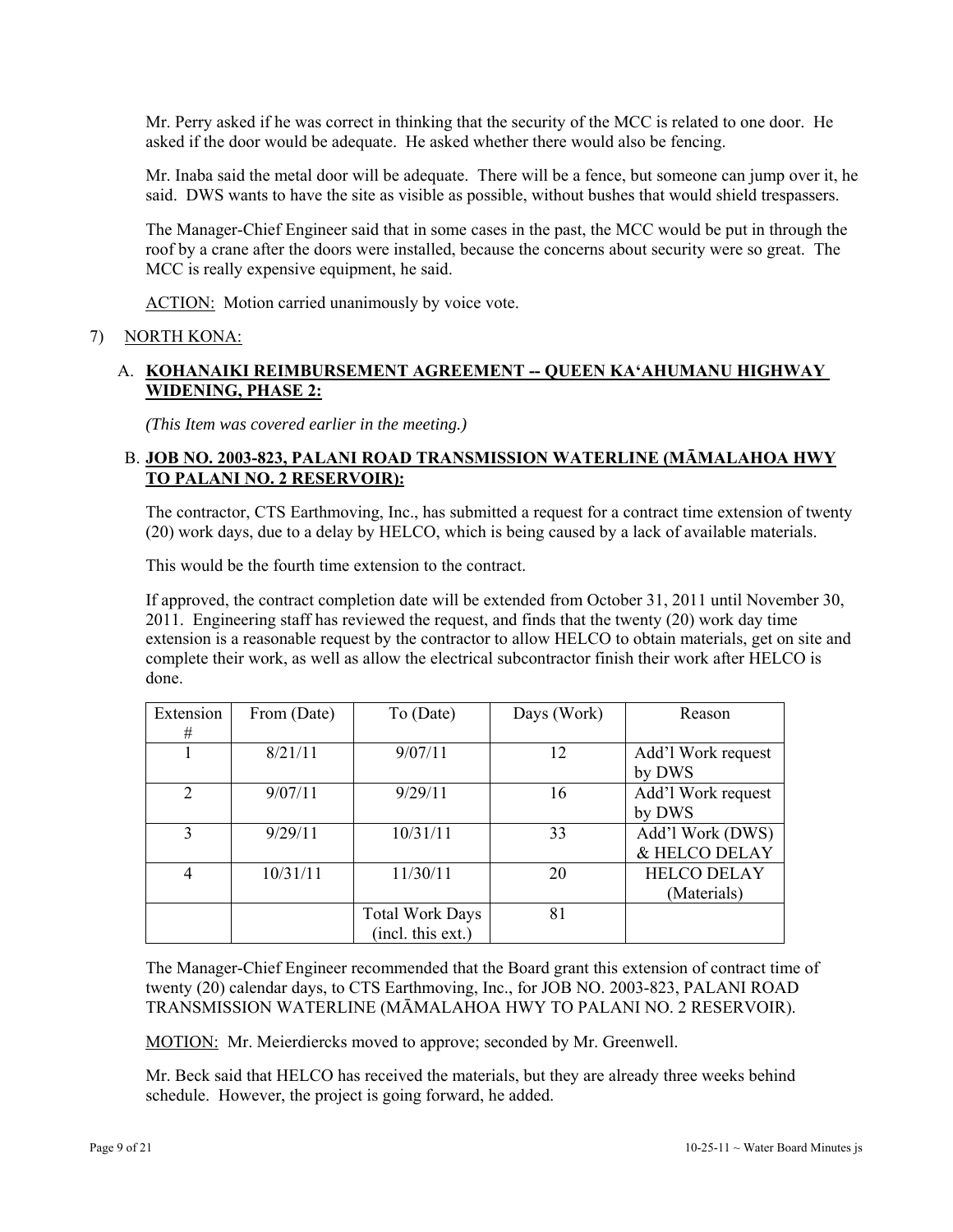Chairperson Mukai said that hopefully, items like this will not come before the Board in the future.

ACTION: Motion carried unanimously by voice vote.

#### 8) KA'U:

### A. **JOB NO. 2009-959 (RE-BID), PĀHALA WELL #1 REPAIR:**

The contractor, Beylik Drilling and Pump Service, Inc., has requested a contract time extension of 94 calendar days. This is due to unforeseen events involving vandalism and property damage that occurred in the process of the pump installation. The pump and motor incurred damage during the incident, and required shipment back to the manufacturer for repair. In addition, new power cable and air line tubing needed to be re-ordered.

*Note: There is no additional cost associated with this time extension. Material and labor costs shall be covered by the contractor's insurance.* 

Staff has reviewed the request, and finds that the extension of 94 calendar days is justified.

This is the first time extension request, which revises the contract completion date from September 28, 2011 to December 31, 2011.

The Manager-Chief Engineer recommended that the Board approve a contract time extension to Beylik Drilling and Pump Service, Inc., of 94 calendar days for JOB NO. 2009-959 (RE-BID), PĀHALA WELL #1 REPAIR. If approved, the contract completion date will be revised from September 28, 2011 to December 31, 2011.

MOTION: Mr. Meierdiercks moved to approve; seconded by Mr. Perry.

The Manager-Chief Engineer said this was another site that was vandalized. DWS's well sites in Pāhala are above the old camp in the cane fields, an isolated area which is subject to vandalism.

Mr. Young reported that the contractor was in the process of installing the new pump and motor, and 100 feet of pipe had already been set in the hole with the pump and motor. The vandalism took place in the early morning hours of July 11, 2011. The belief is that more than one person was involved in the incident, during which the fence was cut and the facility was broken into, Mr. Young said. The perpetrators were probably going after the copper in the submersible cable, he said. Mr. Young showed on the overhead projector some photos of the damage the intruders caused. He showed what he called the elevator, which supports the entire column pipe that sits in the hole with the motor. The vandals decided to remove the elevator, and in the process, the pump started to fall into the hole. There were a little over 100 feet of column pipe, or more than 1.5 tons of weight pulling down the cable, Mr. Young said. The falling pump and column pipe pulled down the submersible cable off the mounts, and it slammed against the rig and the discharge pipe. Mr. Young showed the shaft that had supported the cable spool, and noted that some DWS equipment was damaged as well as the cable and the air line in the hole. Mr. Young said the vandals must have just taken off after the big cable spool flew off its mounts. He said the vandals were lucky that they did not get killed. Mr. Young showed some more photos of the damage, including a damaged flow switch, piping, etc. Because of the damage, DWS needs to get new cables and a new air line. The pump and motor have to be sent back to the manufacturer for repairs and testing, a process that takes months to complete.

The Manager-Chief Engineer said it was just fortunate that nobody got hurt in the enormous jolt that occurred after the vandals removed the elevator.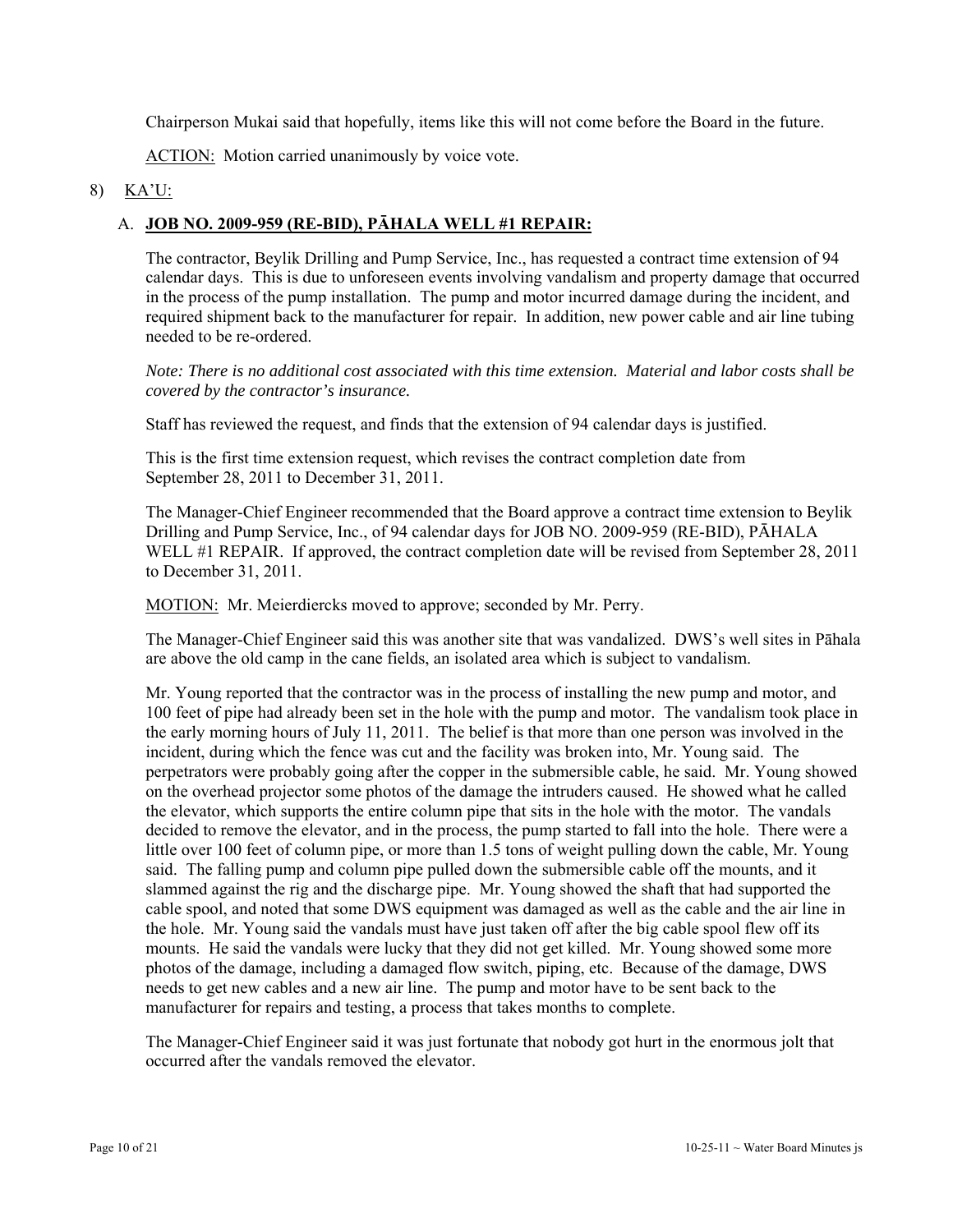Mr. Young said that a police report was filed, but so far no arrests have taken place. He said he believed that insurance covered the contractor's costs in the incident; it was not DWS's responsibility.

Mr. Taniguchi noted that the Board never got the first time extension request; this time extension request is the second one.

The Manager-Chief Engineer suggested that when the Board has its full complement of nine members, the Board should request a tour of a well site that has a well, a booster pump, a tank and an MCC. Seeing all of these things will make it easier to understand when topics such as pumps and electrical equipment, etc. are being discussed at a Board meeting.

Mr. Okamoto said that DWS could actually have lost this entire well if the pump wedged in the hole.

The Manager-Chief Engineer agreed, saying that had happened in the past.

Mr. Young said if the cable had snapped, the pump would have fallen right into the hole.

Chairperson Mukai asked Ms. Aton if some kind of press release could be done about the well being vandalized, along with the possible ramifications including injury to the vandals.

Ms. Aton asked if the Chairperson meant something educational.

Mr. Meierdiercks said there were pluses and minuses to doing such a press release.

Mr. Inaba expressed misgivings about exposing too many details.

Chairperson Mukai said the press release should not say the vandals went to steal copper, etc.

Mr. Inaba feared that somebody mad at the world might get an idea.

Ms. Aton said it might expose the vulnerability of the site.

The Manager-Chief Engineer suggested posting a sign warning: "Electrical Fence."

Mr. Meierdiercks suggested it say "High Voltage."

Mr. Taniguchi said it was a good idea.

ACTION: Motion carried unanimously by voice vote.

#### 9) MISCELLANEOUS:

#### A. **REPORT OF AD HOC FINANCE COMMITTEE:**

The Water Board's Ad Hoc Finance Committee Chairperson, Mr. Art Taniguchi, has been investigating the three focus areas (DWS's policies on credit card use, cash control and vehicle take-home), which encompass the scope of the Committee's work. At this meeting, the Committee may do the following:

- Possible approval of DWS's vehicle policy, based on modifications following union comments;
- Decals on DWS vehicles;
- Discussion of DWS's cash handling procedures and proposed changes. Discussion may include a possible switchover to Oahu's billing system.

No report at this meeting.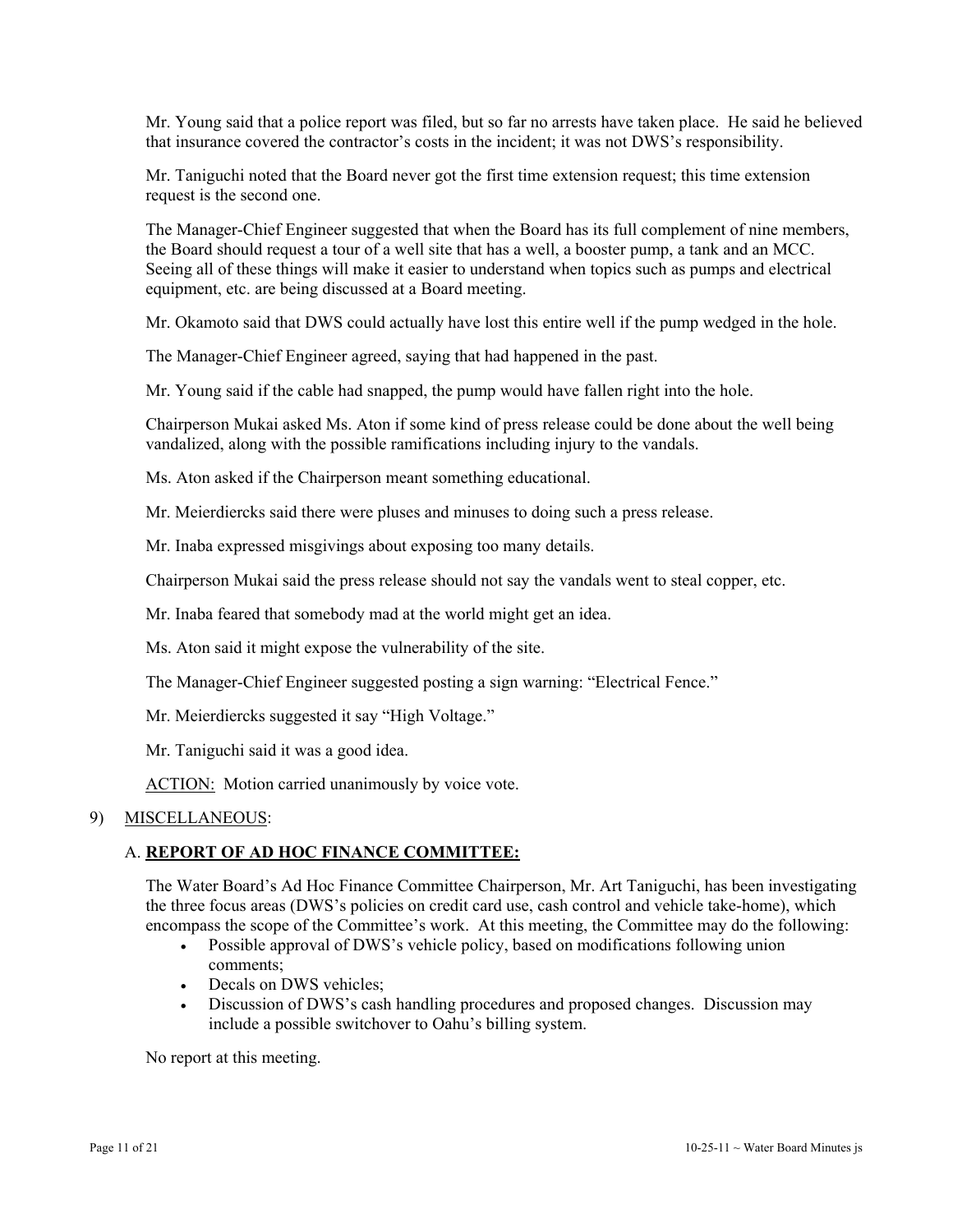#### B. **DISCUSSION REGARDING DRAFT OF PROPOSED RULE CHANGE REGARDING WATER SERVICE TO CONSUMERS/RESPONSIBILITY FOR PAYMENT OF BILLS:**

Ms. Garson said she did not have a chance to discuss this thoroughly with Customer Service. In the meantime, Mr. Sumada had submitted a number of other rules that he wanted to revise, she said. Ms. Garson suggested that the Board look at a comprehensive revision of the Rules and Regulations beginning in January next year. She noted that the last such revision took place in 2004. She said that in conversations with the Department, there was a desire to revise certain things such as the facilities charge and how developers get credited, etc. Ms. Garson suggested putting the matter off until next year, when there is a full Board and a new Manager-Chief Engineer. At that point, the Board can take a good look at all of the Rules, but may choose to revise the Rules piecemeal. For any Rule change, a Public Hearing must be held. Therefore, it would be easier if the Board went to Public Hearing with a bunch of revised Rules at the same time, she said. In any case, it is the Board's call. If the Board wants to push this particular Rule Change (regarding water service to consumers/responsibility for payment of bills) towards the end of the year, it would be up to the Board to decide.

Chairperson Mukai said he concurred with Ms. Garson's advice to put it off to next year, when his term as Chairperson is over.

Ms. Garson said that if the Board agrees, she will remove this Item from the Agenda, and put it back on the Agenda in January.

# C. **REPORT OF AD HOC COMMITTEE TO REVISE THE MANAGER-CHIEF ENGINEER'S EVALUATION FORM:**

The Water Board's Chairperson of the Ad Hoc Committee to Revise the Manager-Chief Engineer's Evaluation Form, Mr. Ken Kaneshiro, has been looking at a revised Manager-Chief Engineer Evaluation Form.

Mr. Kaneshiro said there was no report. He said that the Board needed to move on this matter before the new Manager-Chief Engineer is on board.

#### D. **ENERGY MANAGEMENT ANALYST UPDATE:**

Ms. Myhre reported that she presented at the HWWA conference on energy management best practices, on why the four counties' water departments should partner, and on Hawai'i County's perspective. She noted that she drew a tough time slot, at 3:00 p.m. when many attendees were sleepy. She did get some good feedback from attendees who paid attention to the presentation, she added. Prior to the presentation, Ms. Myhre met with Maui County engineers, who are interested in installing a hydrogenerator. She took the engineers to DWS's various hydro-generator sites. Maui is looking into hiring an energy management person, she said.

#### E. **MONTHLY PROGRESS REPORT**:

No discussion.

#### F. **REVIEW OF MONTHLY FINANCIAL STATEMENTS:**

Mr. Taniguchi asked what caused DWS's receivables to increase so much, noting that it was a huge jump. He asked whether it was a matter of timing of the billing.

Mr. Sumada said yes, in this case it was a matter of timing. He said that it takes two months to bill the entire island so the change in the balance sheet from one month to the next only shows half of the accounts.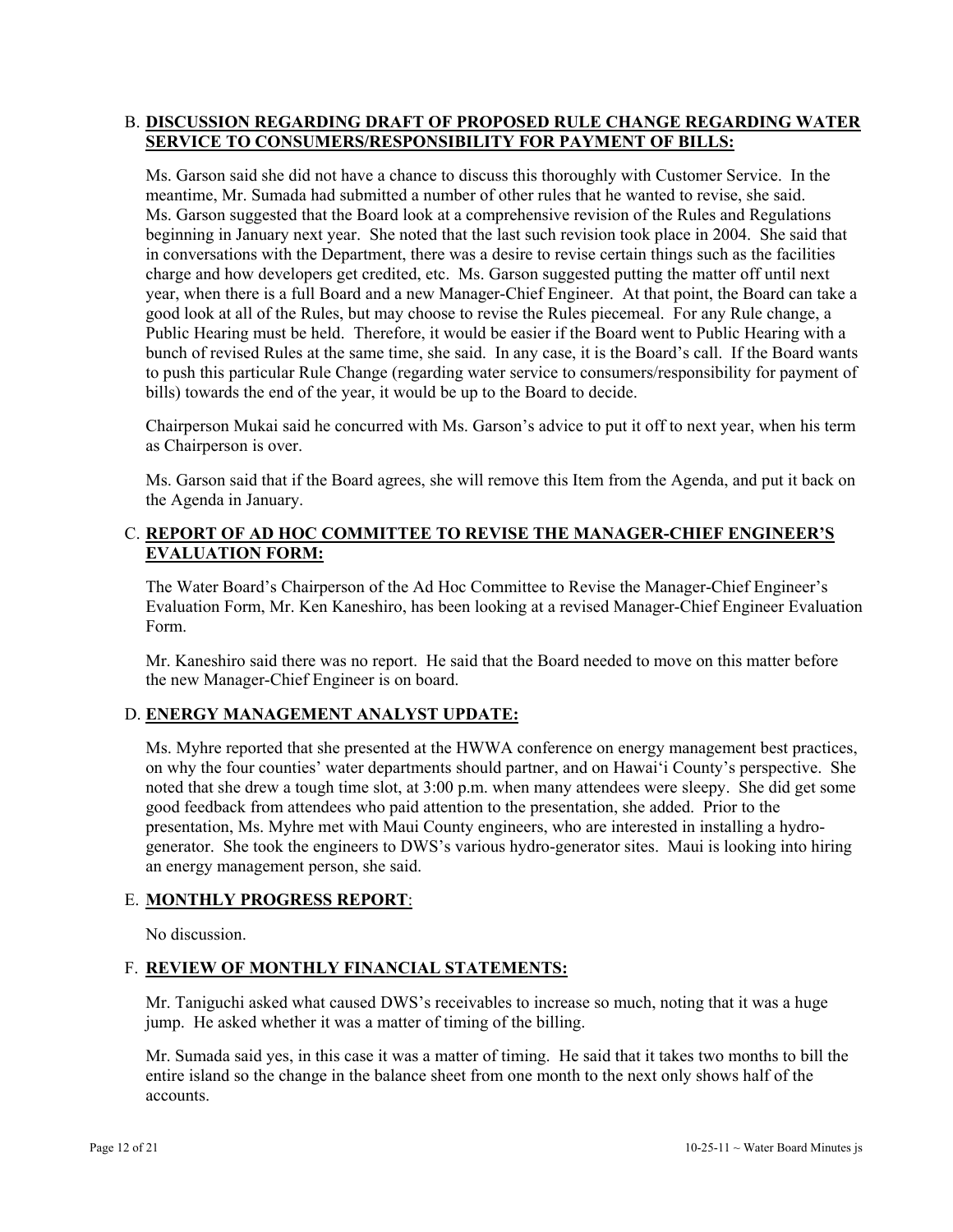Mr. Taniguchi said the receivables had remained pretty constant before, but this time the receivables jumped.

Mr. Sumada said that the number goes up and down; although the number of accounts is constant from one month to the next, the amount that is billed is very different. This can be seen when looking at the consumption that is billed from month to month, he said. It can be 800 million gallons one month, and then go down to 600 million gallons the next month. The fluctuations are of that magnitude from month to month, and that impacts the receivable amount, which is related to consumption.

The Manager-Chief Engineer said that Mr. Sumada had recently done an interesting report about consumption. DWS has had a huge reduction in consumption over the years, which is leading to lessthan-desirable revenues, he said.

Mr. Sumada said that the report, which looks at Operating Results for Fiscal Year (FY) 2011, includes an analysis of consumption for the past five years. From FY10 to FY11, consumption dropped about 700 million gallons; in FY10, DWS billed for 9.5 billion gallons and in FY11, it dropped to 8.8 billion gallons. This represents a tremendous decline in consumption. Mr. Sumada said that Ms. Myhre had looked at pumpage over the same period, and the pumpage followed the same trend as consumption. Because consumption plummeted so sharply, the revenues that DWS thought would increase in FY11 failed to increase at all. In fact, DWS lost money in FY11, budget-wise. DWS was expecting to generate \$2.8 million in FY11 to help contribute to C.I.P. construction. However, because consumption fell so much, DWS ended up losing \$400,000.00 for the year, Mr. Sumada said.

Mr. Inaba said that another contributing factor to the decline in consumption was the high level of rainfall in Kona over an extended period recently. That area posted the biggest drop in consumption, he said.

The Manager-Chief Engineer said that another factor is the lack of construction projects, which are a major consumer of water. Construction projects use huge volumes of water for dust control and to keep the job sites clean. With few construction projects underway, that kind of consumption is absent.

Mr. Sumada said that in conjunction with consumption was the Power Cost. Looking at FY11, the Power Cost that DWS paid was \$1.8 million more than the Power Cost revenues that DWS collected. That, along with the decline in consumption, wiped out any revenues that DWS thought it would be able to contribute to C.I.P., he said.

Mr. Taniguchi asked whether the receivables amount includes the Power Cost.

Mr. Sumada confirmed that it does.

Mr. Taniguchi said that the receivables this time jumped by about \$1.7 million, which is a huge change. Therefore, he was just wondering what caused that; all of a sudden, DWS was billing way more than it had been billing. He now understood that it was the timing, and it could also be the Power Cost, that caused the big jump.

The Manager-Chief Engineer said he did not see how DWS could adjust the Power Cost Charge more frequently than every other month, because of the statutory Public Notice period.

Mr. Taniguchi said he was just asking why the receivables jumped so much.

Mr. Meierdiercks wondered whether the Board could use these numbers, assuming they keep going consecutively, to anticipate the Power Cost and raise it accordingly. He said that, after all, it is an actual cost, and it would be over time.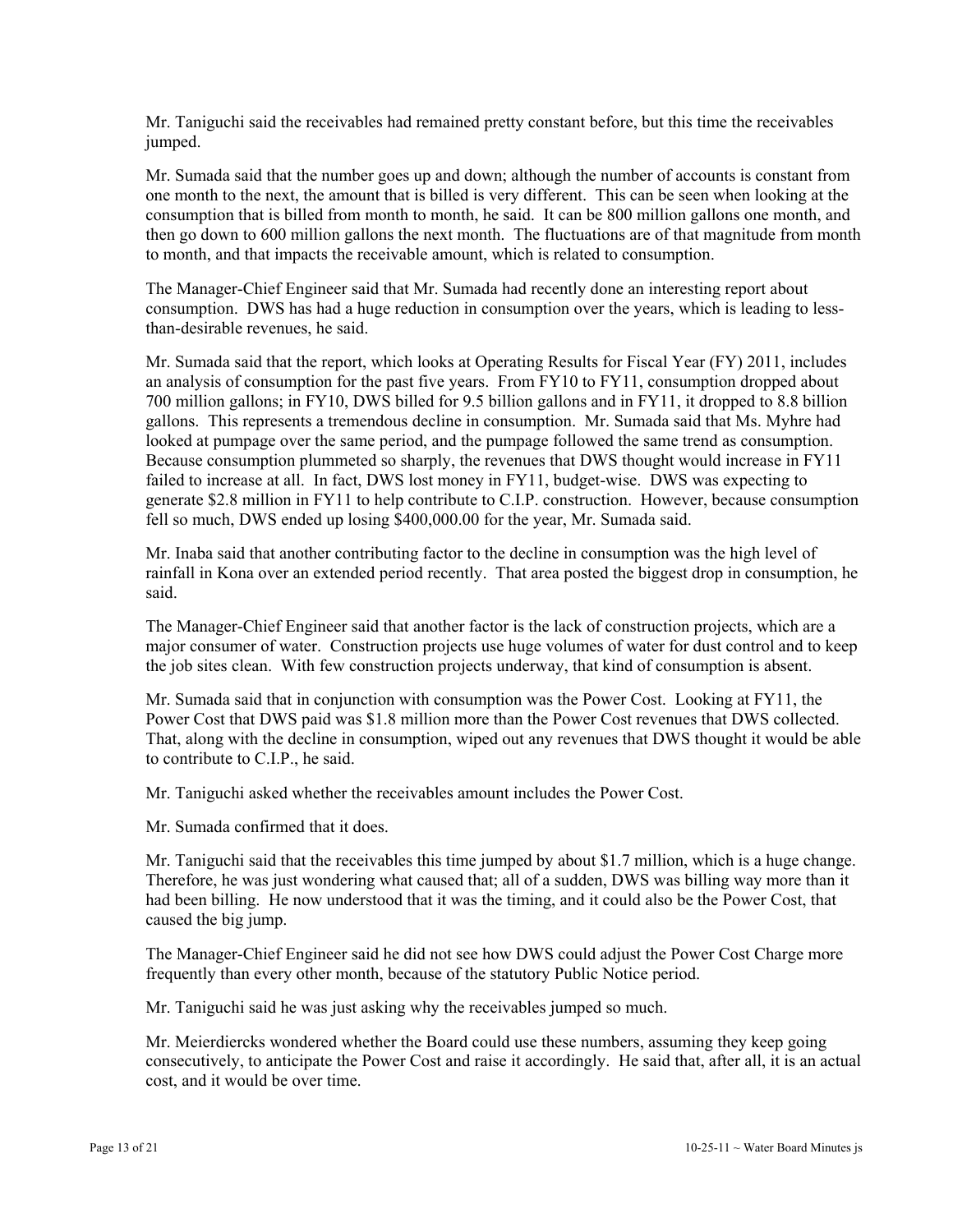The Manager-Chief Engineer said DWS has an obligation to charge the customer what it costs DWS; he did not think DWS could go beyond that.

Mr. Meierdiercks said that it is an actual cost.

The Manager-Chief Engineer said yes, DWS has to go with the actual cost, but DWS cannot anticipate something and tack it on to customers' bills.

Mr. Meierdiercks said that DWS has a track record of that.

The Manager-Chief Engineer countered that it would not be *actual.* 

Mr. Meierdiercks countered that they are actual costs.

The Manager-Chief Engineer said they are *anticipated* actual costs. He asked Ms. Garson if DWS could tack on anticipated actual costs.

Ms. Garson said that DWS would have to revise the formula that the Department is using for the Power Cost.

Mr. Meierdiercks said that is what he meant. If DWS has the statistics that substantiate it, DWS should be able to charge the anticipated cost, because DWS keeps losing it. If DWS keeps losing it, then at least DWS has a track record that it is losing it. In other words, if DWS is not charging enough, DWS had better charge what it can, at least to cover its costs. That, Mr. Meierdiercks said, is basically what it is all about.

The Manager-Chief Engineer noted that sometimes, DWS puts the Public Notice in the paper, and in the process of advertising the Public Hearing, the Power Cost goes up again and DWS is stuck with the rate it advertised. Unfortunately, DWS cannot adjust the Power Cost Charge more frequently, because the timing of the Public Notice will not allow it.

Mr. Kaneshiro said that eventually, DWS will get its money back; the recouping is delayed by about three months, but the money does come back. He asked Ms. Garson if there is a possibility of doing away with the Public Hearings on the Power Cost.

Ms. Garson said no.

Mr. Kaneshiro said the reason he was asking is that no one testifies at the Public Hearings on the Power Cost, and it is wasting the Board's time. He asked if there is a way to tweak the Rules so that DWS can adjust the Power Cost more frequently, without holding Public Hearings.

Ms. Garson said that the requirement to hold Public Hearings is a Statute.

Mr. Kaneshiro noted that his Oahu water bill never mentions any Power Cost increases. As he said earlier, DWS eventually gets its money back. However, the bottom line looks bad for DWS and the delay is not helping DWS, he said.

The Manager-Chief Engineer said that because the Power Cost Charge is considered a rate, and because the Statute says that whenever DWS adjusts rates, DWS must hold a Public Hearing. The solution might be if DWS can factor the Power Cost out from the rate, and not call it a rate. If the Power Cost is not a rate, then DWS will not need to hold a Public Hearing, he said.

Mr. Taniguchi said the Power Cost is just a pass-through.

Mr. Kaneshiro said it is a pass-through of whatever HELCO charges DWS.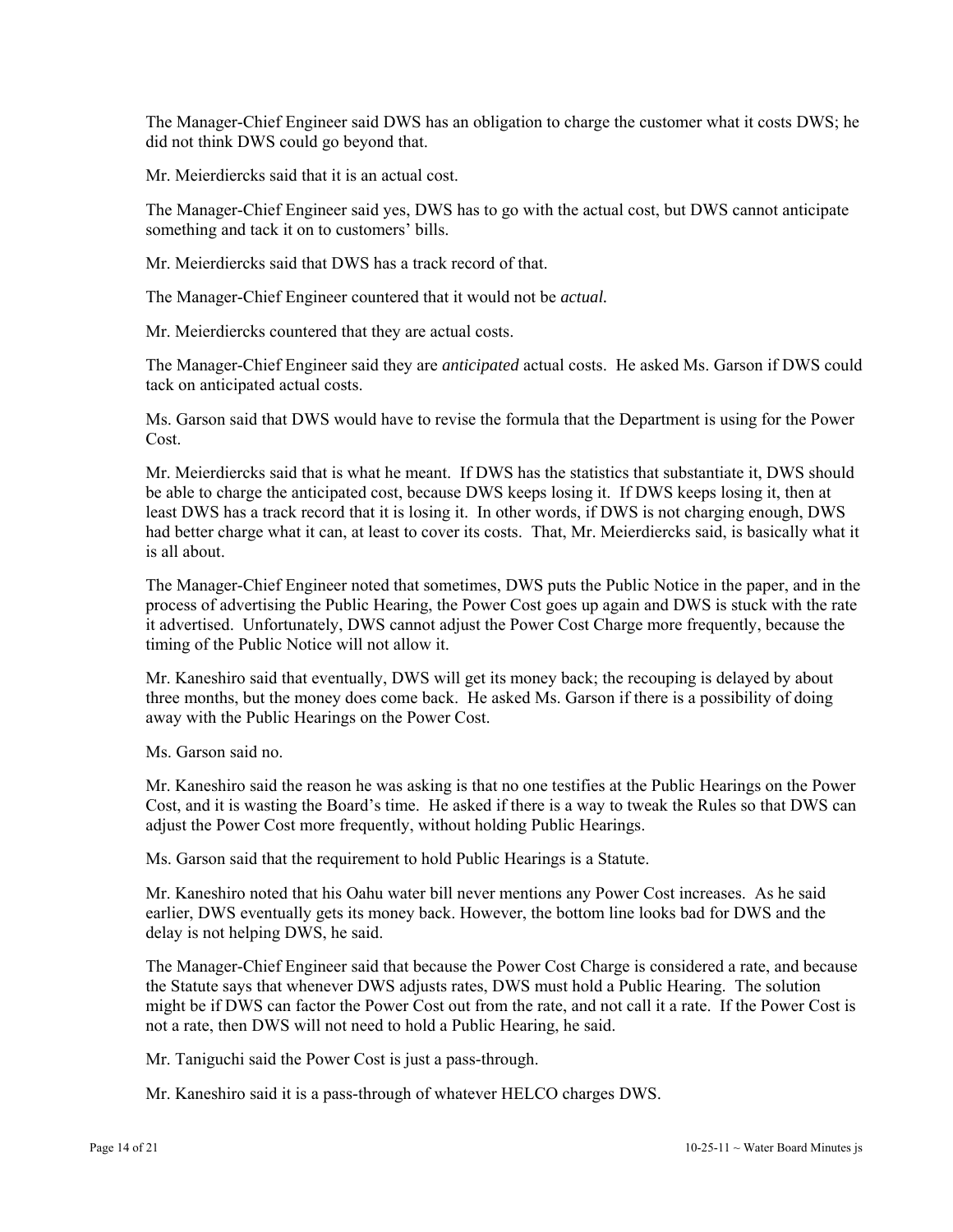Ms. Garson said she can look into the matter; she knows that Honolulu treats the Power Cost differently. She said that she felt it better to play it safe to hold the Public Hearings before adjusting the Power Cost Charge, because the Statute talks about rate increases, etc. She feared that if DWS did not hold a Public Hearing, that the rate adjustment could be considered invalid. She said she would explore the matter, acknowledging that DWS does treat the Power Cost differently than Honolulu does.

The Manager-Chief Engineer asked Ms. Garson whether it would make a difference if the Power Cost was not part of DWS's rate structure, and if that would alleviate the need for Public Hearings.

Ms. Garson said she did not think it would make a difference, saying if you call it a duck, it is still a duck.

Mr. Greenwell asked Mr. Taniguchi and Mr. Sumada about the possibility of setting up an escrow account that would provide a cushion against such shortfalls. He said that when DWS does not receive what it should, DWS is not only losing the money, but also a great deal of interest.

Mr. Taniguchi said that even if there were such an escrow account, it would still come out of DWS's money.

Mr. Greenwell said that at least an escrow account would be earning a return while the money was just sitting there.

Mr. Taniguchi said that would work if DWS had the money, but if DWS collects less, the balance would drop and even possibly go into negative territory.

Mr. Greenwell said if DWS collects less, it could take the money out of the account, and then in the following month if it collected more, it could put that back into the escrow account. An escrow account would at least create a cushion, so that DWS is not always behind.

Chairperson Mukai asked how DWS would create funds to put into an escrow account. The money would have to come from someplace, but the way the formula is written, DWS cannot overcharge money to put into an escrow account.

Mr. Taniguchi said Mr. Kaneshiro's proposal has a lot of merit. DWS should look into doing what Honolulu Board of Water Supply is doing on the Power Cost; this would give DWS the ability to adjust rates without holding a Public Hearing. Honolulu must surely have done due diligence to come up with their rationale, he said. He thought it was a good starting point. Mr. Taniguchi asked Ms. Garson if she could look into it.

Ms. Garson said she would speak to the Honolulu Board of Water Supply's attorney.

#### G. **MANAGER-CHIEF ENGINEER'S REPORT:**

The Manager-Chief Engineer will provide an update or status on the following:

- 1) Palani Road Transmission Waterline Project Noting the time extension approved earlier in the meeting, the project is wrapping up and hopefully will be done by the end of the extension period. This project will bring a lot of mauka water makai, and reduce the pumping at the Kahalu'u Shaft. As a result, the quality of the water will be greatly improved for the customers along Ali'i Drive.
- 2) Hawaiian Ocean View Estates Project Mr. Inaba said that HELCO encountered a voltage problem, and will be going back to the site on Thursday to resolve it. The Manager-Chief Engineer said that once the electrical work is done, DWS can start the pump, do the efficiency test, take the water samples and send them to the Department of Health (DOH). Mr. Okamoto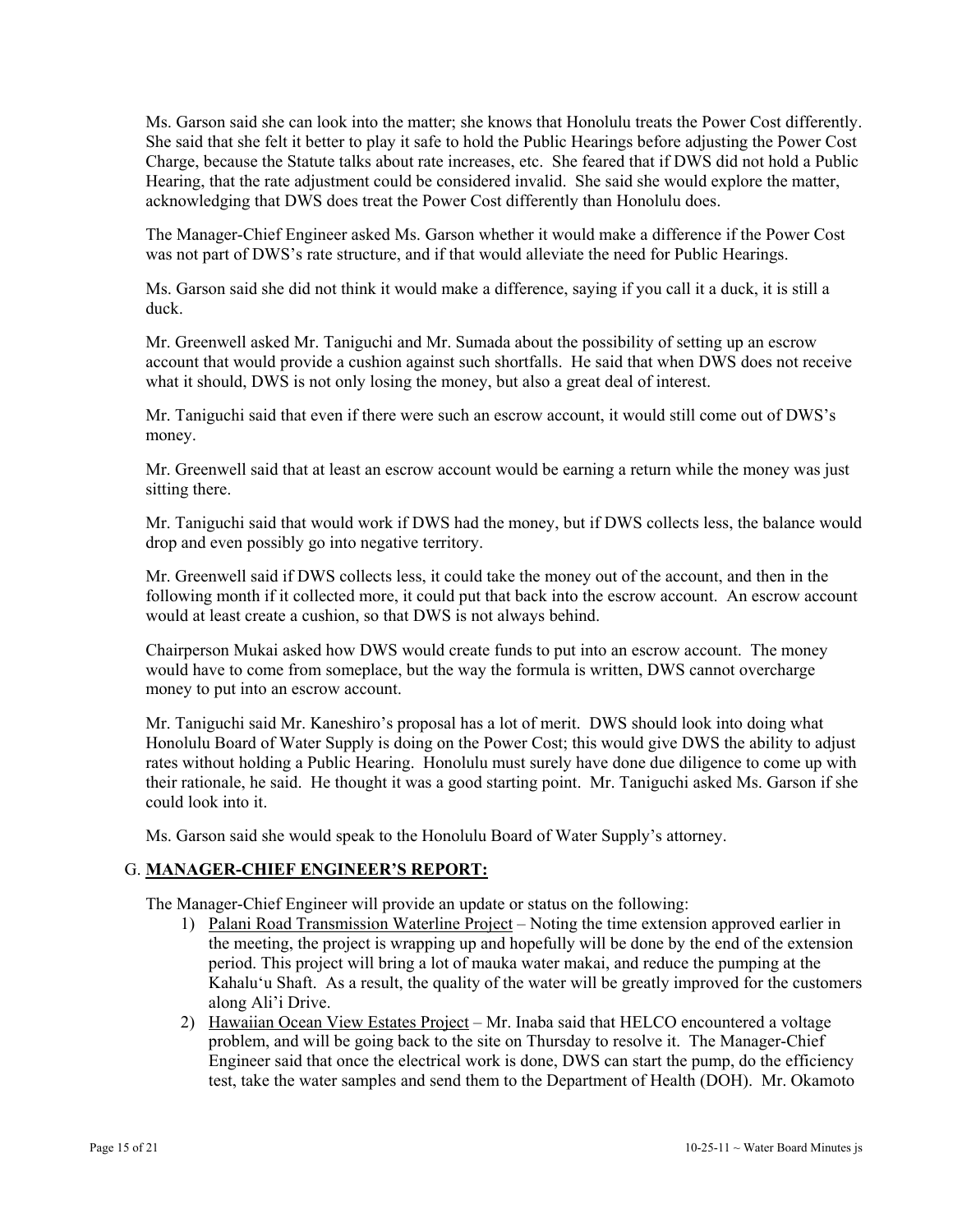- 3) Pu'ukala/Kona Ocean View Properties Subdivision Improvement District Update DWS will be meeting with the new head of the U.S. Department of Agriculture (USDA) tomorrow. USDA provides a loan/grant program for improvement districts like this one, and is eager to loan money, the Manager-Chief Engineer said. The meeting tomorrow is aimed at seeing how DWS can take more advantage of their loan/grant program. The loans are low interest, and the program is a good one. USDA seems to think that DWS can wrap up a loan program in 60 days; it used to take 9-10 months to get a USDA loan, the Manager-Chief Engineer said.
- 4) Public Information and Education Specialist Update The Manager-Chief Engineer congratulated Ms. Aton on a very good conference. Ms. Aton said it was a group effort among all of DWS's divisions. She said that prior to the conference, DWS met with the Ocean View community at a meeting facilitated by Council member Ms. Brittney Smart. DWS gave updates on the construction of the fill station and the water quality timeline, based on when the electrical power would be able to pump up water samples from the well. The timeline runs three months out from the date of the meeting, she said. DWS explained the voltage issues and how the water quality timeline would not start until the power was on and the samples were taken. The community appeared to accept the explanation, she said. Most of the concerns that the community expressed were regarding the fill station road. There were no major concerns regarding the gate hours, she said. The Manager-Chief Engineer said that the community has formed a committee to determine the gate hours; the committee was to meet in about two weeks' time from the date of the meeting. The community will let DWS know what gate hours the community considers to be reasonable. He noted that there is a residence right next to the fill station, and DWS does not want to disrupt the residents. Ms. Aton said that another community meeting is expected to take place soon.
- 5) HWWA conference report Ms. Aton reported that there were 115 registrants, with 122 attending the meet-and-greet event and 123 at the banquet. The hotel offered the same food and beverage rates for the conference as they did for the 2009 conference. Attendees expressed appreciation at the diversity of presentation topics, she said. Among the suggestions were a panel of water supply managers from each county and a panel of finance directors from each county. Regarding upcoming educational events, Ms. Aton said there are Career Days coming up at Kalaniana'ole Intermediate and at the Youth Challenge Academy at the former Kūlani Prison. The Manager-Chief Engineer expressed appreciation to the Board for attending the conference. Mr. Taniguchi complimented the DWS Kona staff for their great hospitality. Mr. Kaneshiro said he was particularly interested in the speaker on watershed protection, and asked the Department if there were any initiatives regarding watershed protection and groundwater recharge. Funding for such initiatives is always a consideration, and he suggested that Ms. Garson talk with the hotel association here to see if they were willing to help with the watershed coalition on a voluntary dollar-a-night fund. Hotel guests would be asked to pay a voluntary dollar per each night's stay in the hotel, to be contributed to watershed protection. Mr. Kaneshiro said that he had experienced such a fund-raising campaign while staying in Puerto Rico for a coral reef initiative. He said nobody would refuse to pay a voluntary dollar a night, and he thought it was something for DWS to think about. The Manager-Chief Engineer noted that there had been similar bills before the Legislature, but none passed. The Manager-Chief Engineer said that DWS is active in watershed restoration, participating in a number of such groups. DWS has not actively raised funds for such initiatives, but Ms. Aton represents DWS at watershed committee meetings. Ms. Aton confirmed this, noting that she will attend such a meeting in November. DWS is basically continuing to keep the conversation going; it is more at the talking level but the issue of watershed protection is coming to the fore, Ms. Aton said. Mr. Kaneshiro said everything comes down to money, and the dollar a night initiative is something to think about. Mr. Okamoto said that DWS is working with DOH,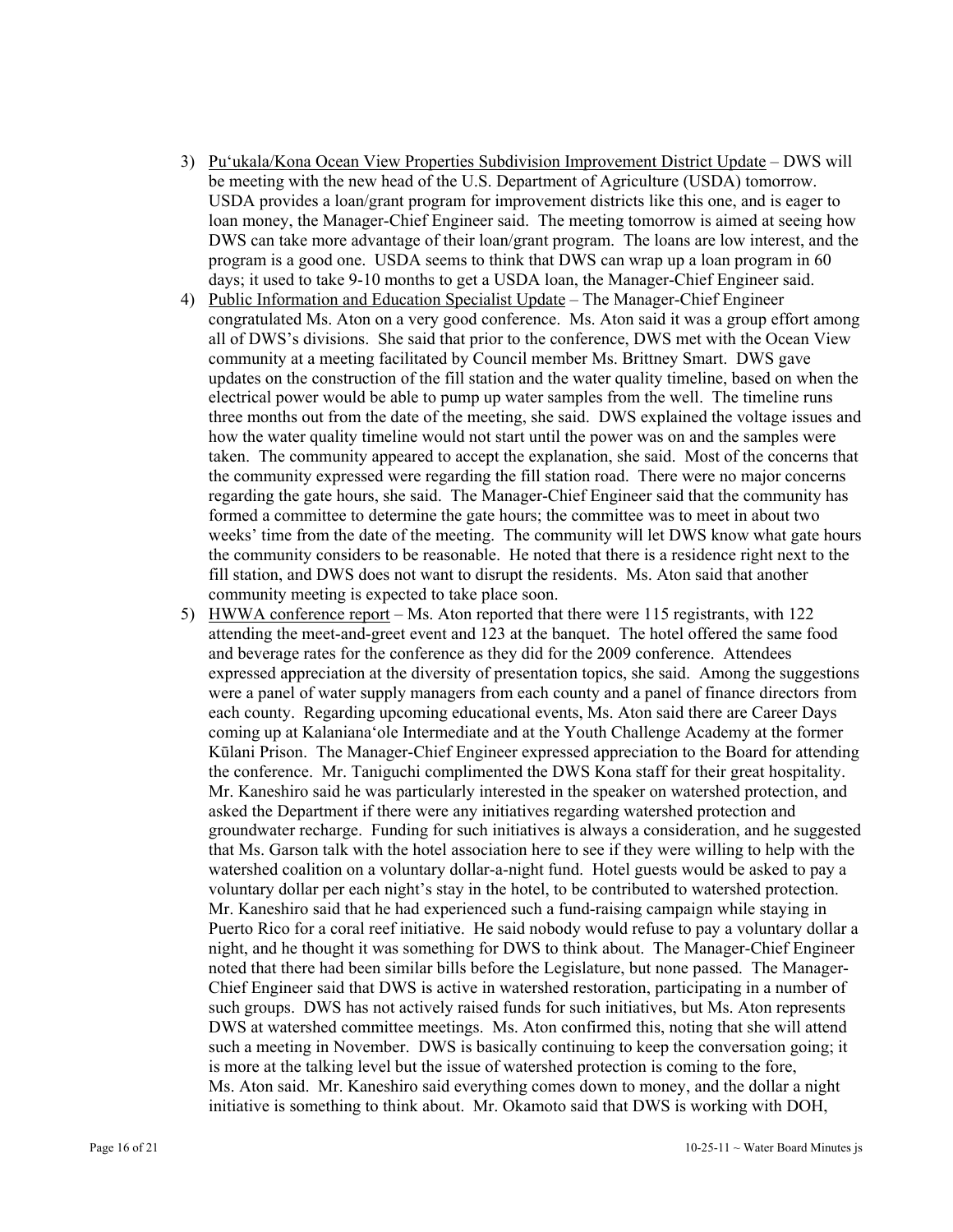6) Employee of the Quarter for Third Quarter 2011 – Ms. Hudman, the Customer Service Supervisor, introduced Ms. Noyes, who joined the Department just over a year ago. She said it is most impressive to be recognized like this after such a short time of service. Ms. Hudman said that Customer Service is very proud to have Ms. Noyes as part of the family. Chairperson Mukai said Ms. Noyes should be sure to attend the Board's end of the year luncheon, among this year's Employees of the Quarter. Ms. Noyes said it was an honor to work for DWS, and thanked the Board for the recognition.

#### H. **CHAIRPERSON'S REPORT:**

No report.

# 10) **DISCUSSION OF PROCEDURES AND TIME FRAME TO SELECT NEW MANAGER-CHIEF ENGINEER:**

Chairperson Mukai reported that 15 or so letters were submitted to the Board from DWS employees regarding the desired qualities for the next Manager-Chief Engineer.

Ms. Garson reported that on November 1, 2011, the nominations of two new Board members will go before the Planning Committee of the County Council, and the nominations go for a vote in Council on November 16, 2011. Assuming that both of the nominees are approved, they can be sworn in, in time for the November 22, 2011 regular Board meeting. Ms. Garson said that the Board might want to consider holding another Special Meeting in early December; otherwise the only remaining meetings will be on November 22 and December 20.

Chairperson Mukai proposed setting up a date for a Special Meeting in December today.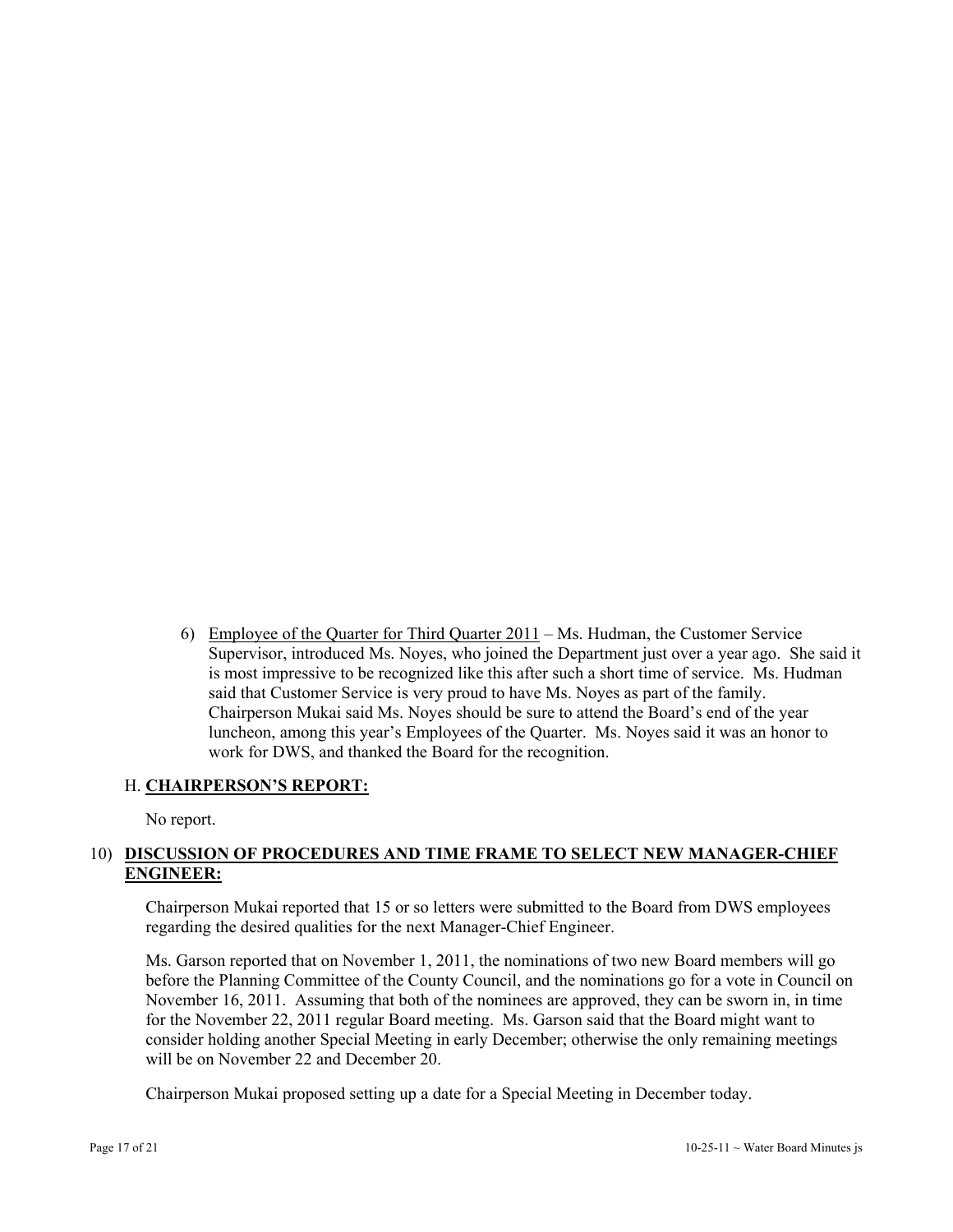Mr. Meierdiercks proposed holding the Special Meeting on the second Tuesday of December, which would be on December 13.

Ms. Garson said she would not be available on December 13.

Chairperson Mukai asked whether Wednesday, December 14, would be okay for the Special Meeting.

Ms. Garson said December 14 would be fine. She suggested that the Board hold back-to-back Special Meetings, on both December 14 and December 15. She said it would depend on where the Board is in the interview process. Even if the Board sets aside those two days, it can always cancel the second day if it is unnecessary.

Chairperson Mukai said that December 14 is a Wednesday, and December 15 is a Thursday. If December 15 turns out to be unnecessary, that date can be cancelled.

The Manager-Chief Engineer asked whether the interview process is considered a Public Meeting, with the usual procedures of announcing it.

Ms. Garson said yes, an Agenda has to be posted because the entire Board is meeting.

The Manager-Chief Engineer said that might create problems trying to conduct interviews.

Ms. Garson said no, it would still be an Executive Session; it is still considered a Public Meeting.

Chairperson Mukai said yes, the Board takes public testimony at the very beginning like any Board meeting, and then the Board goes into Executive Session.

The Manager-Chief Engineer asked whether it was the intent to have the two new Board members be part of the interview panel.

Ms. Garson said she would assume so, and that is why she was asking for the two additional Special Meeting days. With the new members confirmed on November 16, their first Board meeting would be on November 22; it will be hard for them to get up to speed that first meeting.

Chairperson Mukai asked the Board if December 14 and December 15 were okay for the Special Meetings. He asked whether the meeting location had to be decided today.

Ms. Garson said the Board could decide before November 22.

Chairperson Mukai proposed deciding on the locations now, with December 14 in Hilo and December 15 in Kona. He said he proposed this because the members living outside of Hilo would otherwise have to stay overnight.

Mr. Meierdiercks said he could stay overnight.

Chairperson Mukai asked what the Board's feeling was on this; he said he felt for the West Hawai'i Board members having to drive over.

The Manager-Chief Engineer said most of the Board lives in East Hawai'i.

Chairperson Mukai said yes, but the two incoming Board members are from West Hawai'i.

Mr. Taniguchi asked if the Special Meetings in December would be for interviews, or if they would be just meetings.

Ms. Garson said she assumed that by that point, the Board would be interviewing.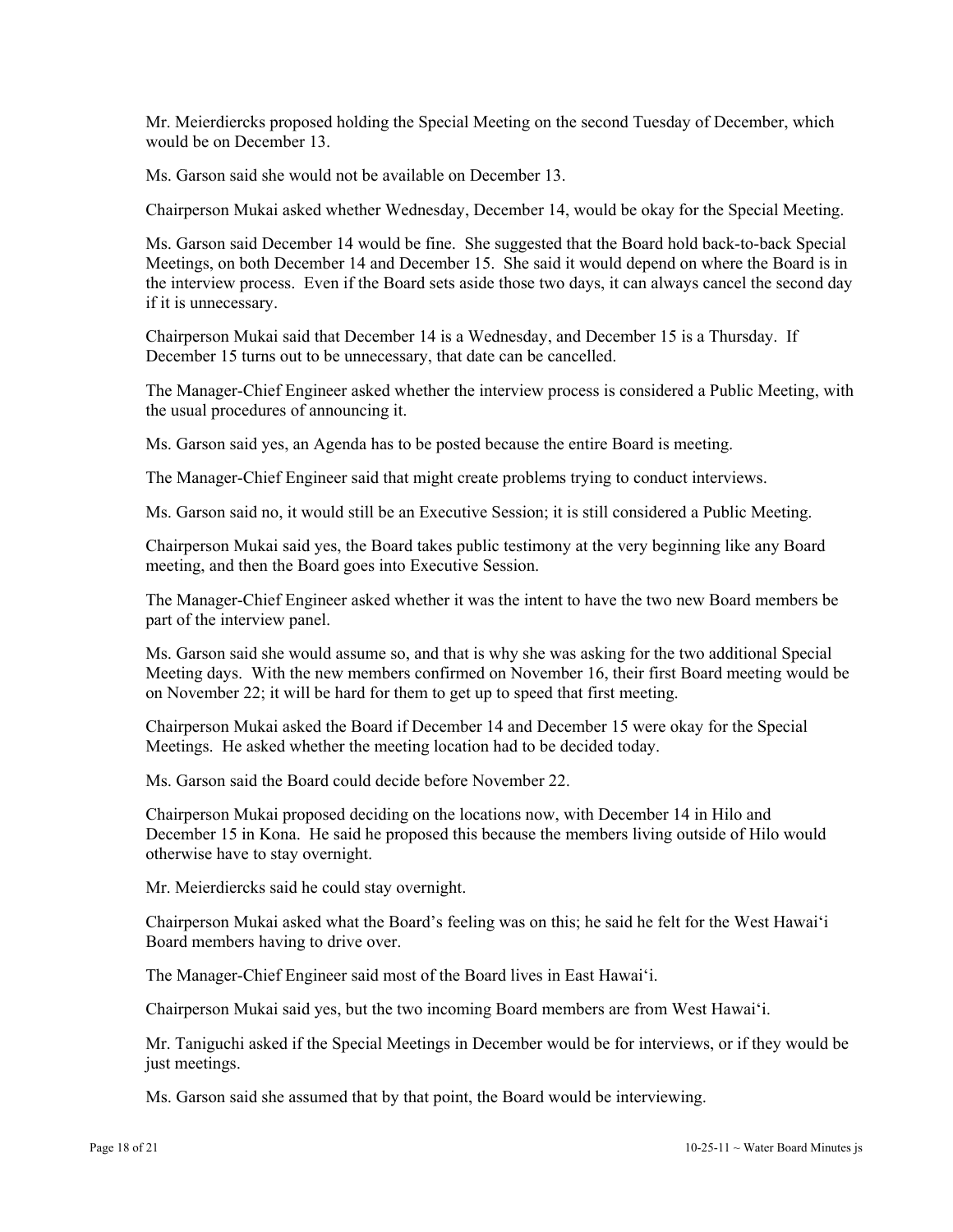Mr. Taniguchi suggested waiting to see where most of the applicants are from. If all of the applicants are from East Hawai'i, there would be no sense holding interviews in West Hawai'i.

Chairperson Mukai said the point was well taken.

Ms. Garson said that the location of the December Special Meetings could be set at one of the November meetings.

Mr. Taniguchi said the Board should set the dates of the December Special Meetings now, at this meeting.

Chairperson Mukai confirmed the dates would be December 14 and December 15.

Ms. Garson said the location is to be determined later.

The Manager-Chief Engineer asked Ms. Garson if the interview panel had to consist of the same people throughout the interview process. In other words, if the panel starts with nine members, all of the interview sessions would have to have all nine members in attendance.

Ms. Garson said that would be wise.

The Manager-Chief Engineer said it would be very important that everybody on the Board understands that everybody needs to commit to the interviews.

Mr. Taniguchi asked if that was correct, or whether just the questions all need to be the same throughout the interview process.

Ms. Garson said that the questions must be the same; she believed that it would be wise if everyone were present for all of the interviews because the Board will need to make an assessment of the applicants.

Mr. Greenwell said that if it is that critical that everyone be present at the interviews, the Board had better go home and check their calendars to make sure the dates are okay.

Chairperson Mukai said in a perfect world, it would be good for everybody to be present both days of interviews. However, if it is not possible, it is not possible.

Mr. Taniguchi asked what happens if somebody on the Board gets sick.

Chairperson Mukai said that in a perfect world, everybody should be present both days of interviews.

Mr. Taniguchi agreed with Mr. Greenwell that everybody should go back and check their calendars.

Ms. Garson said that both December 14 and December 15 will be tentatively reserved, and if adjustments need to be made, adjustments will be made.

Mr. Taniguchi asked who the Board should notify as to their availability on December 14 and December 15.

Ms. Garson said that Board members should notify the Secretary on their availability for December 14 and December 15.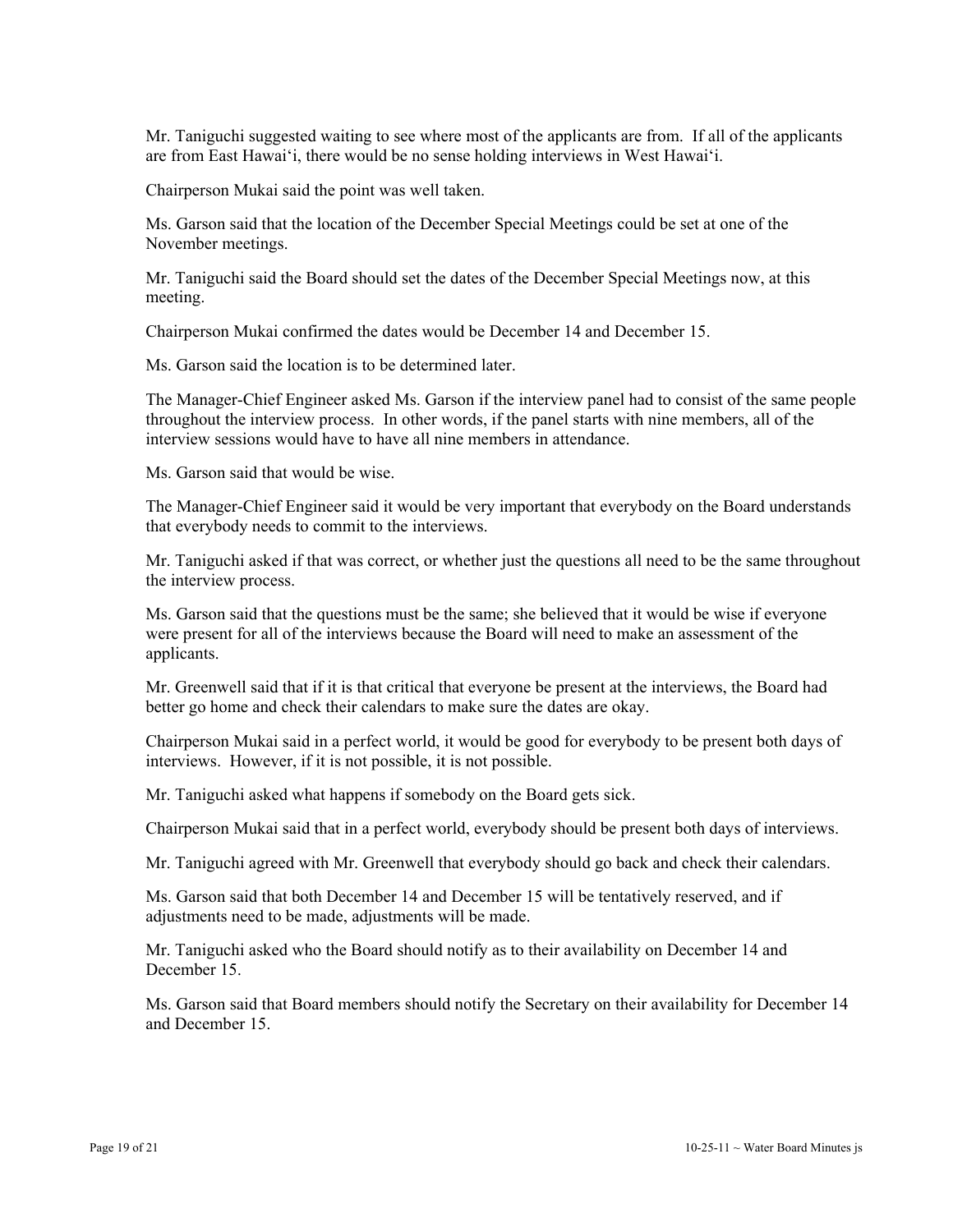# 11) **EXECUTIVE SESSION RE: PROCEDURES AND TIME FRAME TO SELECT NEW MANAGER-CHIEF ENGINEER:**

The Water Board anticipated convening an executive meeting, closed to the public, pursuant to Hawai'i Revised Statutes, Sections 92-4, 92-5(a)(2), 92-5(a)(4), 92-5(a)(8) and Hawai`i County Charter Section 13-20(b) to discuss interview questions and the interview process for the position of Manager-Chief Engineer, where consideration of matters affecting privacy will be involved, to deliberate or make decisions upon matters that require the consideration of information that must be kept confidential pursuant to state or federal law, or a court order, and for the purpose of consulting with the Water Board's attorney on questions and issues pertaining to the Water Board's powers, duties, privileges, immunities and liabilities. A two-thirds vote, pursuant to HRS Section 92-4, is necessary to hold an executive meeting.

MOTION: Mr. Meierdiercks moved to go into Executive Session; seconded by Mr. Taniguchi, and carried unanimously by voice vote.

Chairperson Mukai called a five-minute break before going into Executive Session.

The Manager-Chief Engineer asked whether he should recuse himself from the Executive Session.

Chairperson Mukai said yes, it would be best if the Manager-Chief Engineer were not present.

#### *(Executive Session began at 11:38 a.m. and ended at 1:17 p.m.)*

Ms. Garson said that there was a question about whether the Executive Session Minutes were always going to be confidential. Her understanding was that the Office of Information Practices (OIP) rules say that when the purpose for which the Executive Session was held is gone, that there is a possibility that the Executive Session Minutes become public. In many cases, however, the purpose of the Executive Session will last far beyond, for example, the hiring of the Manager-Chief Engineer. Ms. Garson could not guarantee that the Executive Session Minutes would remain confidential forever; it depends on how the OIP rules apply. However, as an example, Corporation Counsel goes into Executive Session with the County Council at times to discuss the settlement of legal cases. Although a case might settle, Corporation Counsel's opinion is that the details of a settlement must never become public. She noted that no one should ever disparage other people during an Executive Session.

#### 12) ANNOUNCEMENTS:

#### 1. **Next Regular Meeting:**

The next meeting of the Water Board will be held on November 22, 2011, at 10:00 a.m. at the West Hawai'i Civic Center, Bldg. G, 74-5044 Ane Keahokalole Hwy, Kailua-Kona. (*A special meeting regarding the selection of the Manager-Chief Engineer will be held on Tuesday, November 8, 2011, at the Department of Water Supply, Operations Conference Room, 889 Leilani Street, Hilo, HI.*

#### 2. **Following Meeting:**

The following meeting of the Water Board will be held on December 20, 2011, at the Department of Water Supply, Operations Conference Room, 889 Leilani Street, Hilo, HI. (*A special meeting regarding the selection of the Manager-Chief Engineer will be held on Wednesday, December 14, 2011, at a venue to be announced. Another special meeting regarding the selection of the Manager-Chief Engineer is tentatively scheduled to be held on Thursday, December 15, 2011, at a venue to be announced.)* 

Mr. Perry asked whether the Board could hold its December Special Meetings the week before, on the first Tuesday of December.